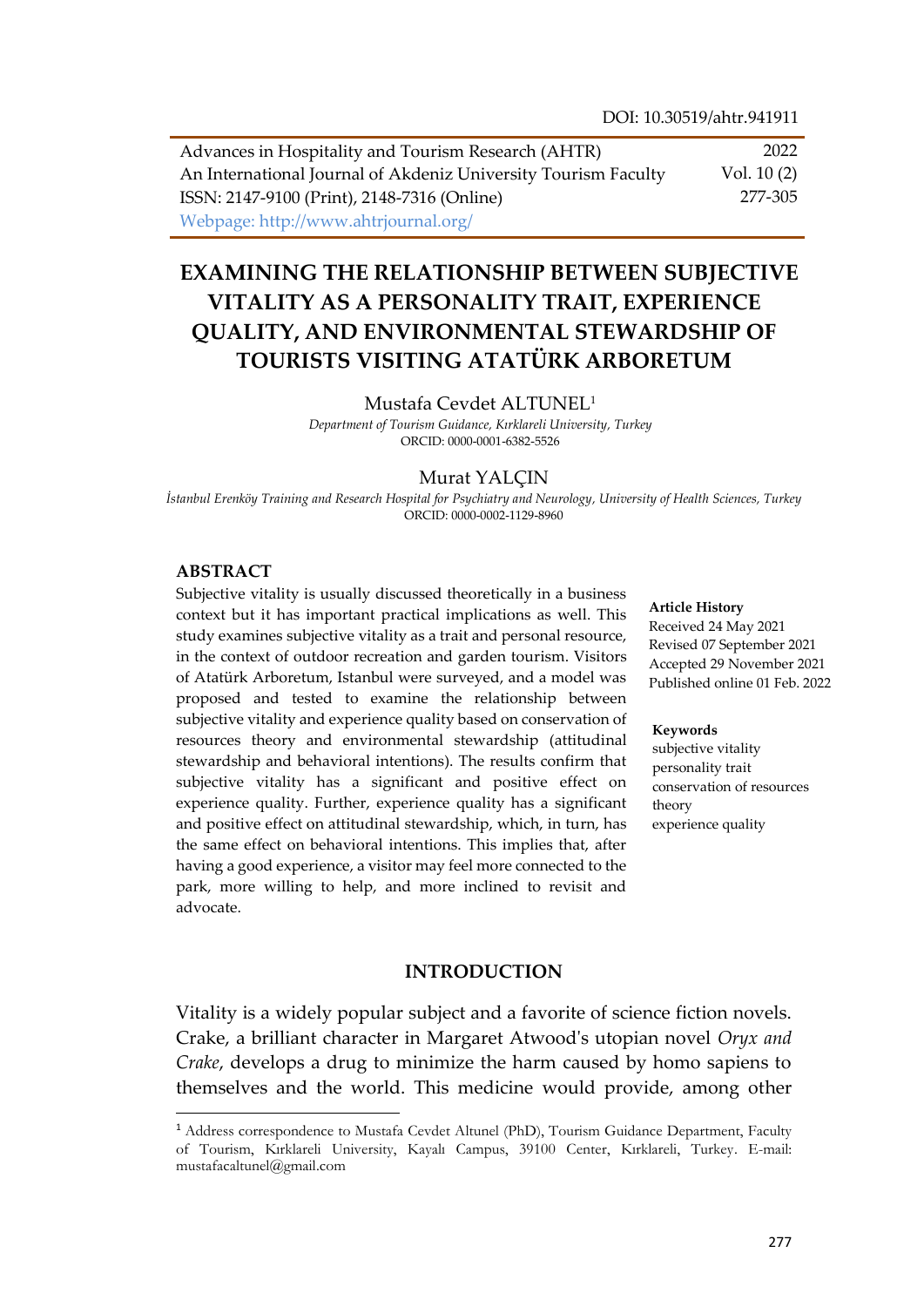features, a generalized sense of energy and well-being and prolonged youth. Crake claims that people are helpless against this drug because of the desire for more (Atwood, 2010). In other words, vitality and youthfulness are important in the understanding of such aspects. Sinan Şamil Sam, an intercontinental heavyweight champion, drew attention to this idea in an interview he gave before he died of liver failure in 2015:

*After all, human beings are born, live, and die. Boxing is also like this. I would like to be Sinan Şamil Sam in those days when I was popular, to be healthier, more vigorous, more aggressive, and make more money, not a lie, but ... I did it and it is finished* (TRT Belgesel, 2015).

Indeed, scholarly reports suggest that "subjective feeling of aliveness and energy" is a significant indicator of personal well-being (Ryan & Frederick, 1997, pp. 533) and people have general desires/wishes to stay alive and young, reflected in their wish to minimize the effects of aging that diminish health and vitality (Hertzog et al., 2008).

In the literature, many different concepts related to personal energy, such as vigor/activity, liveliness, enthusiasm, zest have been developed (McNair et al., 1971; Ryan & Frederick, 1997; Thayer, 1987). One of these, subjective vitality (SV), was first considered as a separate title by Ryan and Frederick (1997). According to these researchers, SV is "the energy available to one's self" and defined as "one's conscious experience of possessing energy." (Ryan & Frederick, 1997, pp. 530–533) The concept refers to the physical and mental energy of a person, and vital people are said to "experience a sense of enthusiasm" (Ryan et al., 2010, pp. 159).

The relationship between SV and many different variables has been investigated in different disciplines. According to organizational behavior literature, businesses prefer that employees have high positive vitality. In one of the non-empirical preliminary studies, Shirom (2007) suggested that physical, emotional, and cognitive vigor have potential effects on life satisfaction, physical and mental health, job satisfaction, job performance, and organizational effectiveness. Dubreuil et al. (2014) pointed out that SV has a significant and positive effect on work performance. Similarly, Carmeli et al. (2009) claimed that vigor has an impact on job performance. Furthermore, Kark and Carmeli (2009) concluded that employees who are lively and energetic in the workplace are more inclined to jobs that require creativity. Porath et al. (2012) determined that thriving, which includes a sense of vitality and learning, affects burnouts negatively; additionally, a positive effect is noticeable on individual job performance, general health, and leadership effectiveness. These studies emphasize that employees with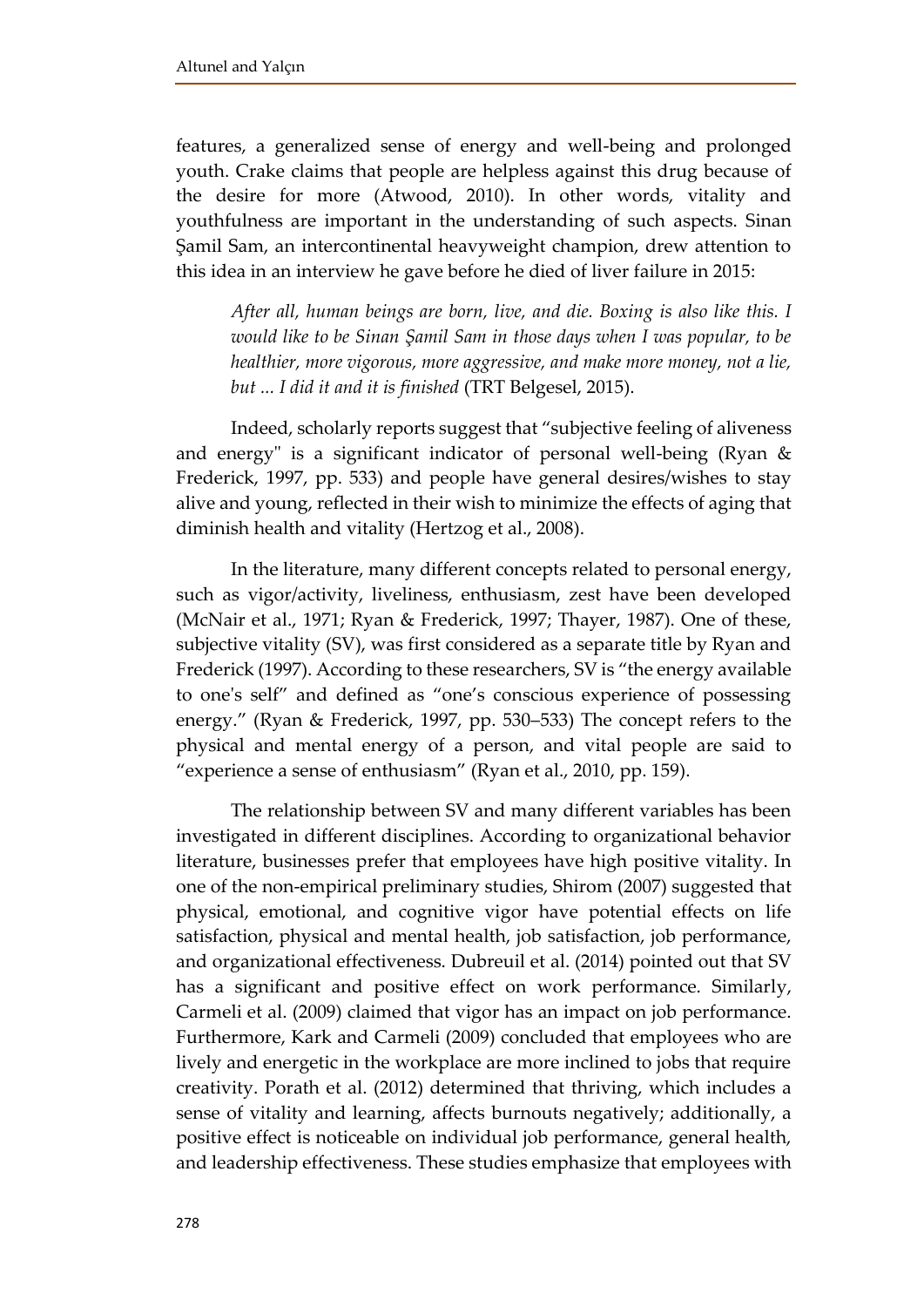high energy levels are more motivated, and have a greater capacity to accomplish their jobs and make significant contributions to the business (Shirom, 2007).

In studies regarding the medical sciences, an emphasis is placed on the importance of SV and relevant human wellbeing concepts. According to Penninx et al. (2000), in disabled older women, emotional vitality has positive effects on their disability and mortality. Likewise, Polk et al. (2005) determined that the trait negative affect is associated with higher concentrations of total cortisol which is main stress hormone of human body. In another study, vitality was reported to be a significant predictor of weight change since lower level of vitality ends up with less weight loss (Swencionis et al., 2013). Finally, Deen et al. (2020) discovered that an increase in emotional vitality resulted in a subsequent decrease in allostatic load.

Some studies have investigated the effect of SV on life satisfaction. Lucas et al. (2019) highlighted that vitality positively and significantly affects four domains of life satisfaction (i.e., psychological and physical health, environment, and social relationship), where they treated vitality as a mediator variable between hope and life satisfaction. Salama-Younes and Hashim (2018) also suggested that vitality positively and significantly affects life satisfaction, and they consider SV as a mediator variable between passion (i.e., harmonious and obsessive) and life satisfaction. Further, Çelik (2017) reports that vitality plays the role of a mediator between proactive personality and life satisfaction, and therefore significantly affects life satisfaction.

Notably, the concept of vitality may answer questions such as "how can I do my job with higher performance and quality", and "how can I live a healthy, high quality, and satisfactory life". People with higher vitality appear to be more successful in various areas of life. Vitality can manifest as a trait -enduring, related to an individual's characteristics- or a state increasing temporarily due to factors such as physical activities/meaning in life- (Ju, 2017), social interactions (Chang & Kao, 2019), socializing time (Kheiraoui et al., 2012), outdoor experience (Ryan et al., 2010), and mindfulness (Allen & Kiburz, 2012; Martin-Cuellar et al., 2019).

Individuals' desires for life satisfaction are inextricably linked to their occupations (Erdoğan et al., 2012). Vacations are also attributed great significance as affecting life satisfaction the most (Nawijn & Veenhoven, 2011). Working life and vacations are two central elements of life (Altunel et al., 2017). Through performance and healthy relationships in workplace,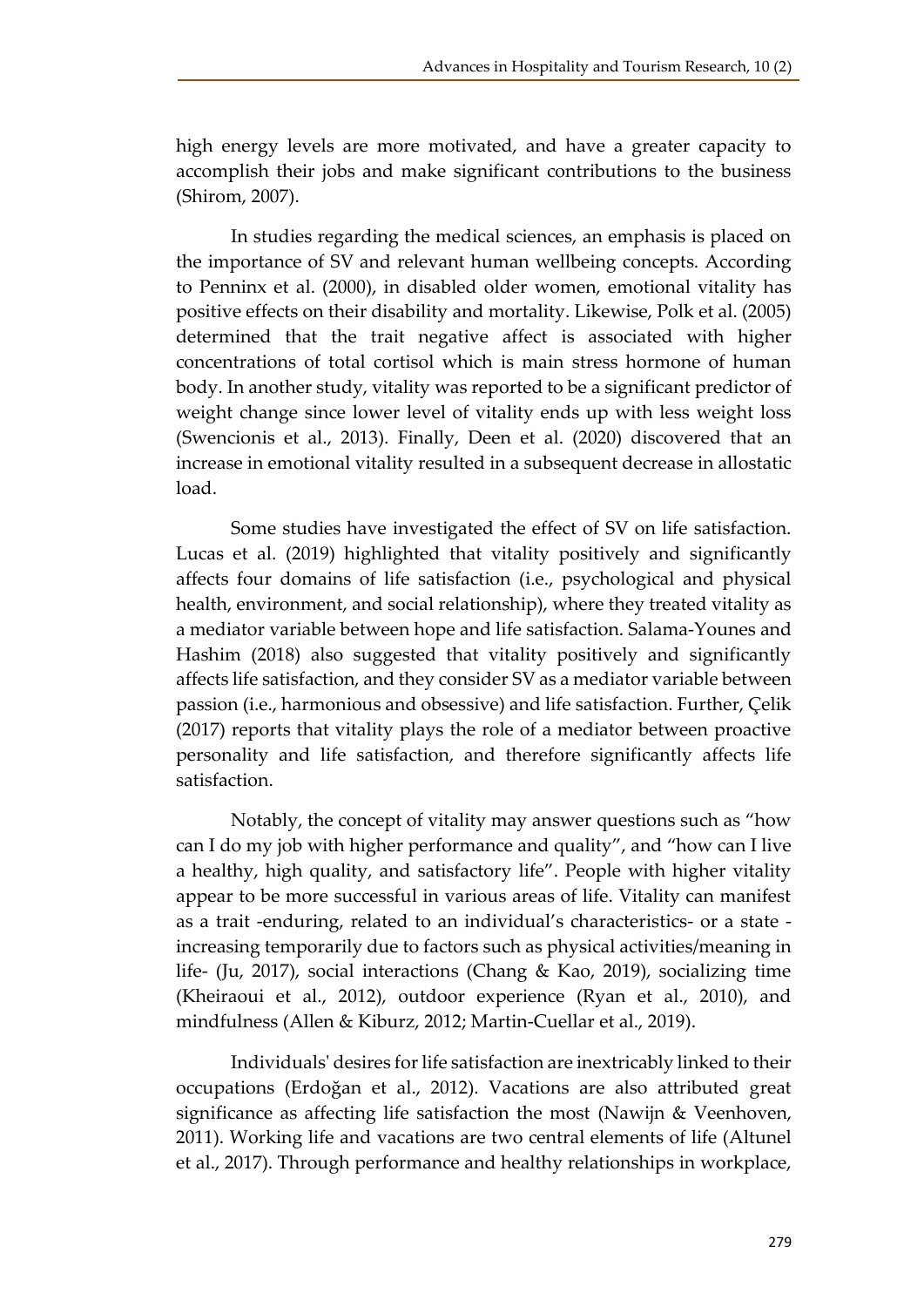a person wants to experience satisfaction in business life. Similarly, considering tourism activities as one of the most common sources of pleasure in daily life, it is understandable for tourists to want to have a good experience during holiday. However, the quality of this experience seems related to the individual characteristics of tourists, as well as the quality of provided services (Altunel & Koçak, 2017). Thus, this study's primary purpose is to investigate the effect of SV, as an original subject in tourism, on the experience quality of tourists.

Destinations and businesses want to constantly increase the experience and satisfaction of tourists. If the level of vitality affects the quality of experience, it would not be correct to suggest or offer the same services to tourists with both low and high vitality. Therefore, destinations and businesses should be able to use SV as a segmentation criterion.

Accordingly, the study attempts to investigate the relationship between SV, experience quality (EQ), attitudinal stewardship (AS), and behavioral intentions (BI) through a model. Since the vitality level is considered to be imperative, especially in tourism or recreational activities that require a certain level of physical engagement, the data were collected from the visitors of the Atatürk Arboretum. The primary aim of the study is to examine the effect of SV on EQ and the mediation effect of EQ in the relationship between SV and AS. The secondary aim is to investigate the effect of EQ on AS and the effect of AS on BI. Understanding these relationships is valuable in assisting tourism establishments to provide a better quality of experience by delivering services in line with their customer profile. In addition, the theoretical foundation of this relationship has been missing in previous studies investigating the effect of SV on EQ (Altunel & Koçak, 2017; Su et al., 2020), a gap that this study intends to fill.

### **LITERATURE REVIEW**

# **Subjective Vitality**

Vitality is derived from the Latin word vita (i.e., life) and is understood as a dynamic phenomenon that affects both mental and physical components of functioning, such as activity, and so refers to an individual who is alive and energetic (Ryan & Bernstein, 2004). However, it is known that activity levels vary in mammals and are associated with both genetic and environmental factors. Expression of the motor activity is fundamental for both animals and humans to explore their environment for food and social contact (Kas et al., 2009).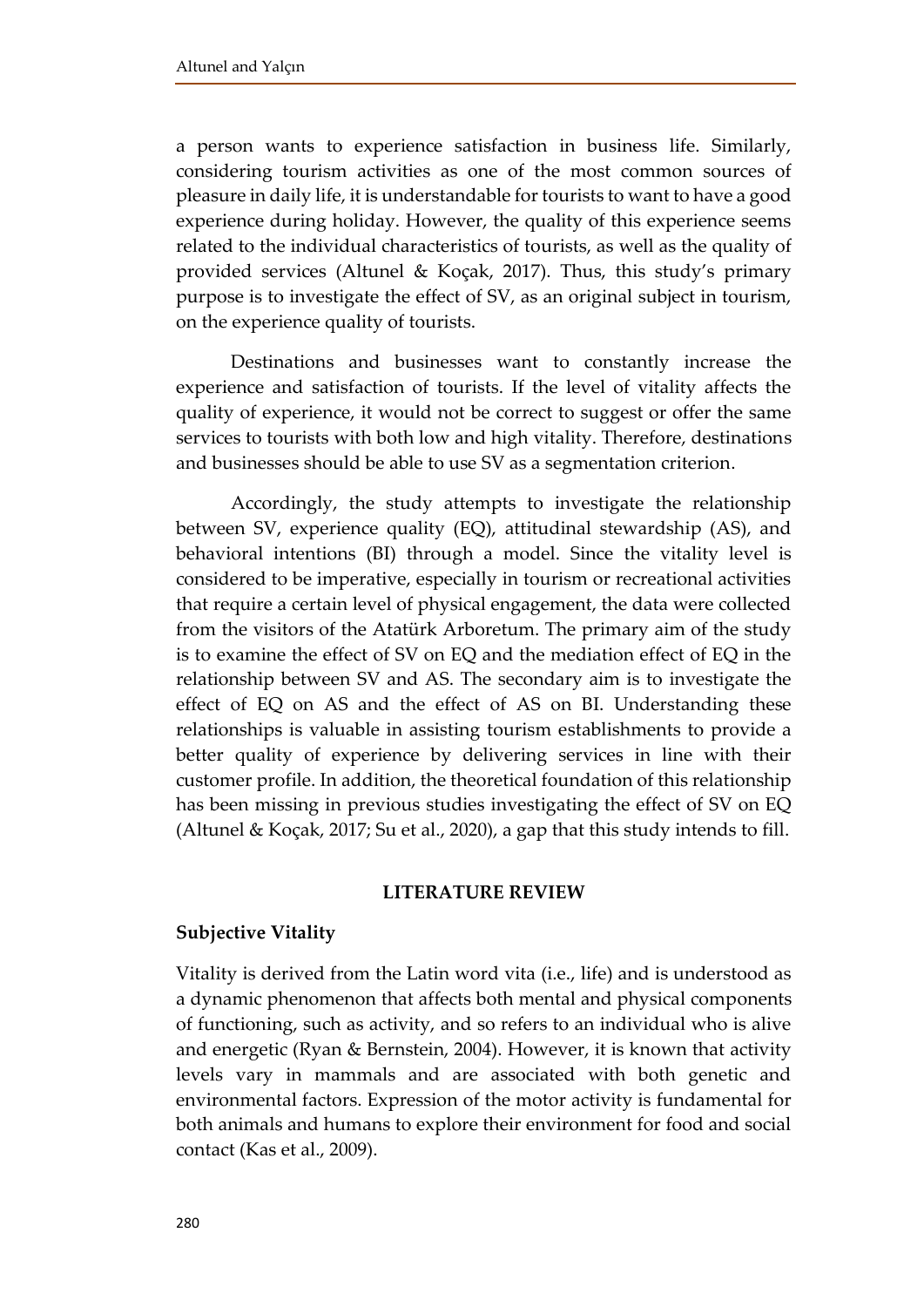As in other mammals, energy levels differ among humans. Different individuals exposed to the same stimulus react with varied responses. This variability, influenced by genetic factors, is a personality trait described as temperament (Qiu et al., 2017). Contribution of cultural factors such as degree of modernization, child-rearing practices, maternal orientation, ecological setting, and specific early life events influencing temperament, and the interaction between affective temperaments and cultural dimensions have been previously described (DeVries & Sameroff, 1984; Gonda et al., 2011). For instance, individuals with hyperthymic temperaments are described as cheerful, overoptimistic, overtalkative, warm, people-seeking, extroverted, and with high energy levels. This state is also considered to be linked with positive emotions and protective against suicidal ideation and behavior (Kobayashi et al., 2019). Additionally, psychological factors in individuals' daily life (i.e., being in love) may affect their vitality and as a result, in certain circumstances or events, make them feel either alive or drained (Ryan & Frederick, 1997).

Throughout history, the concept of psychic energy has been approached differently in western and eastern civilizations. For example, in the psychoanalytic theory established by Freud, the economy of psychic energy varies depending on how the person invests, but energy can be gained and lost; spending psychic energy to deal with conflict and tension reduces the energy available (Freud, 1962). The eastern tradition mentions unlimited energy that can be reached with the help of Qi (Jou, 1981).

Until recently, the subjective experience was usually neglected in scientific research because the data were only considered scientific if it was reproducible and collected by an external, neutral, and objective observer or experimenter. Despite this basic principle of experimental psychology, the so-called "third-person data", a considerable amount of cognitive science researchers have recently concluded that to study cognition, a researcher can no longer be limited to data that can be observed and recorded from the outside, and that it is essential to pay regard to its subjective qualities as experienced in the internal world (Petitmengin, 2006). Stable personality traits have been confirmed to predispose people to experience moderately stable levels of favorable and adverse life events and also moderately stable levels of subjective wellbeing (Headey & Wearing, 1989). Individuals with high levels of vitality are inclined to improve, prolong, or re-enact the conditions wherein their vital energies are increased, and to view events positively and patiently (Kark & Carmeli, 2009). Further, SV affects the effort that people invest in wellbeing-inducive activities and can indicate the positivity of the overall experience (Ryan &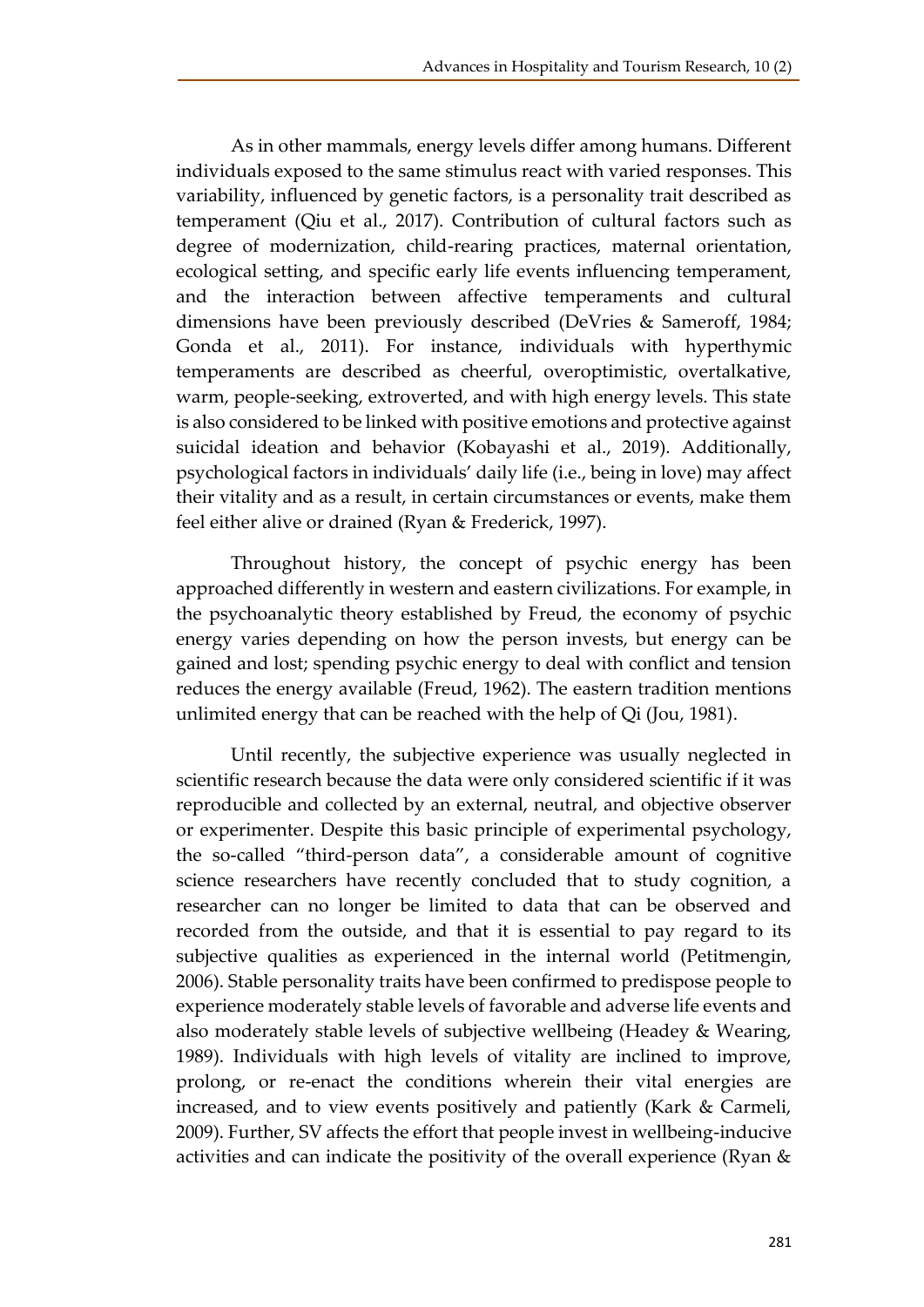Frederick, 1997). Moreover, increased physical activity, supplemented by SV, is an element of enjoyment and directly associated with psychological wellbeing; it is also correlated to better cognitive and intellectual performance (Biddle & Mutrie, 2007). Consequentially, SV is defined as a dynamic reflection of well-being by Ryan and Frederick (1997) and considered a personality trait that is reported directly by an individual (Lucas et al., 2019). This cardinal characteristic can have significant impacts on the experience of life events and may provide a better understanding of individualized tourism services.

# **Experience Quality**

In the marketing space, a good-centered view has been substituted by service-dominant philosophy (Vargo & Lusch, 2004). SERVQUAL and SERVPERF, known as the scales of service-dominant logic, do not fit well with the experience side of services (Fick & Ritchie, 1991). Therefore, in certain ways, EQ differs from service quality. Otto and Ritchie (1996) assert that in terms of measurement, it is subjective, it has a generalized scope, and its evaluation is not attribute-based but holistic/gestalt. Besides, it is noted to bestow experiential/hedonic/symbolic benefits, and the psychological representation is affective and not cognitive/attitudinal. However, the evaluation of the experience is not just concerned with emotions, although a great emphasis is placed on emotional or affective nature (Chang & Horng, 2010). Similarly, Gentile et al. (2007) consider that experience is subjective and involvement of the customer's may be at a rational, emotional, sensorial, physical, and/or spiritual level.

Tourism experience is defined as a continuous flow of ideas and feelings during periods of consciousness that emerge as a result of highly complex psychological, sociological, and cognitive interactions (Kang & Gretzel, 2012). The dimensions of EQ are detailed as hedonic, peace of mind, involvement, and recognition in an early study (Otto & Ritchie, 1996). In another preliminary study, Pine and Gilmore (1998) offer an EQ scale encompassing four dimensions: entertainment, aesthetic, educational, and escapism. Binkhorst (2007) considers that a sense of escape is essential in the creation of personal experience. Furthermore, Kao et al. (2008) stated that experiential quality composes four dimensions (i.e., immersion, surprise, participation, and fun). Suhartanto et al. (2020) discussed the EQ in terms of learning, peace of mind, involvement, recognition, and escape. Lastly, Kang and Gretzel (2012) conducted a three-dimensional examination of the construct (i.e., enjoyment, learning, and escape). In the present study, we prefer the Kang and Gretzel's (2012) classification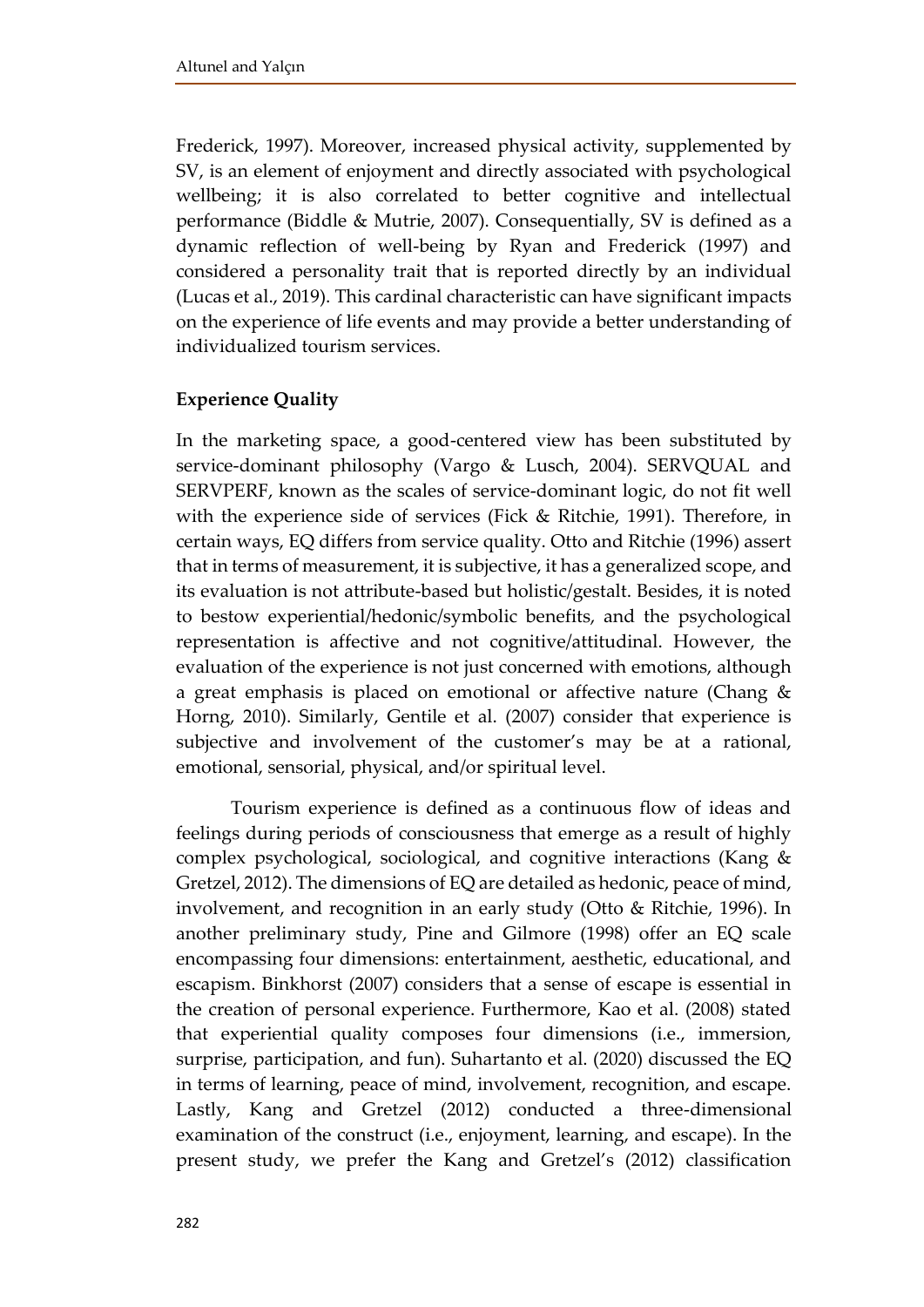because it highlights the principal components of the experience in the arboretum. Learning is related to the requirement of information (Pearce, 2005); for example, visitors obtain information about trees. Enjoyment is related to the requirement of fun (Davis et al., 1992); for example, visitors can experience a sense of fun due to the beauty of trees and plants, relevant and interesting stories shared about them, or participation in events organized within the arboretum. Lastly escape is related to the feeling of deviating from the routine (Pearce, 2005), as visitors have the opportunity to get rid of the noise and stress of the city.

# **Environmental Stewardship: Attitudinal and Behavioral Intentions**

Environmentalism, originated from industrial revelation, encompasses a diverse spectrum of perspectives on the interaction between humans and their natural environment, and the strengthening of the environmental stewardship is related with the expansion in the international environmental agenda (Falkner & Buzan, 2019). Environmental stewardship relates to being accountable for the earth and can be defined as "a type of resource management; a behavior change; an educational process; or a conservation technique" (Norman, 1999, pp. 34). It entails a commitment to the protection, preservation, and improvement of our natural resources regardless of economic gain (Hancock, 2007). Similarly, Lopez (2020) stated that environmental stewardship refers to individual or communal action directed toward the protection and/or promotion of the environment.

One of the fundamental goals of arboretums and national parks is to contribute to the development of environmental awareness (Atatürk Arboretum Web Site, n.d). For this purpose, they can organize educational programs in cooperation with universities, ministries, other arboretums, and botanical gardens. Through interpretive services and educational programs, visitors can join in volunteering, training, and teaching activities and projects (Department of Conservation of the New Zealand Government, n.d.). Furthermore, through such mechanisms, empathy for environmental protection can be nurtured (Stewart et al., 1998) and ordinary visitors can become active supporters (Kang & Gretzel, 2012).

Environmental stewardship may be examined in two levels: attitudinal and behavioral stewardship (Stern et al., 2008). Attitudes "refer to the evaluation of a specific object, quality, or behavior" and are derived from and reflect abstract values (Leiserowitz et al., 2006, pp. 414). On the other hand, behavior is a function of attitudes and subjective norms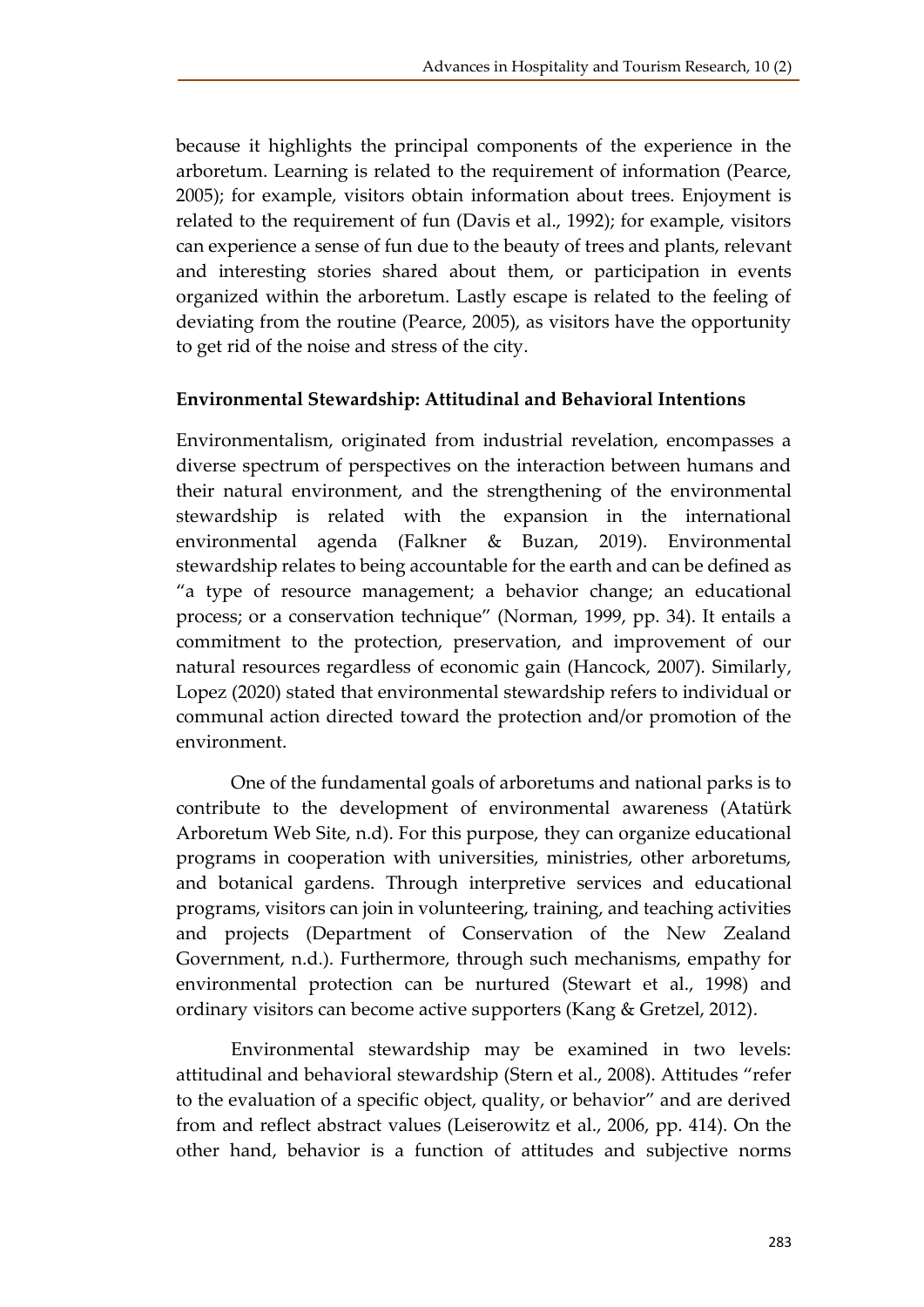(Polonsky et al., 2012). Thus, researchers generally seek to predict the intentions behind the behaviors rather than the behaviors themselves (Ajzen & Fishbein, 1980).

# **Hypothesis Development and Conceptual Model**

The study proposes that the preliminary level of visitors' vitality and energy affects the quality of the overall experience. Correspondingly, Martin-Ruiz et al. (2010) considered the concept of effort sacrifice as an element of visitor's evaluation index because one of the criteria that the visitor of an archaeological site will use to evaluate their own experience is the perception of effort involved in the service delivery. The idea of effort sacrifice is central because people have limited energy levels. Visitors will be happy to use their energies to experience the service's core benefit, but many will not want to use their energies to the maximum. Especially, if all of the energy is consumed at the beginning or in the middle of the touristic activity, it will be problematic to enjoy the rest of the day or to have a good experience. Hence, while choosing an activity, visitors will be able to partake and enjoy it according to their energy levels. Although the SV can increase in certain conditions (e.g., being in nature), the quality of the experience is predominantly dependent on a person's initial vitality level. In outdoor recreational activities, such as archaeological or other cultural tourism sites, tourists' energy levels are most likely to influence the quality of the experience (Altunel & Koçak, 2017).

Conservation of Resources Theory (CoR) contends that individuals seek to protect and sustain the resources valuable for them and instinctively avoid losing those resources, especially in negative events (Hobfoll, 2011). Hobfoll (1998, pp. 80–83) proposes that the basic principles of CoR lead to corollaries and some of them are:

"(i) Those with greater resources are less vulnerable to resource loss and more capable of orchestrating resource gain. Conversely, those with fewer resources are more vulnerable to resource loss and less capable of achieving resource gain. (ii) Those who lack resources are likely to adopt a defensive posture to guard their resources."

It is suggested in this study that these two corollaries are essential to explaining the relationship between SV and EQ. In this context, vigor is one of the resources that has an internal locus (Holmgrenn et al., 2017). In line with CoR, individuals with fewer resources are more deeply affected by the stress of losing their job than individuals with more resources (Holmgrenn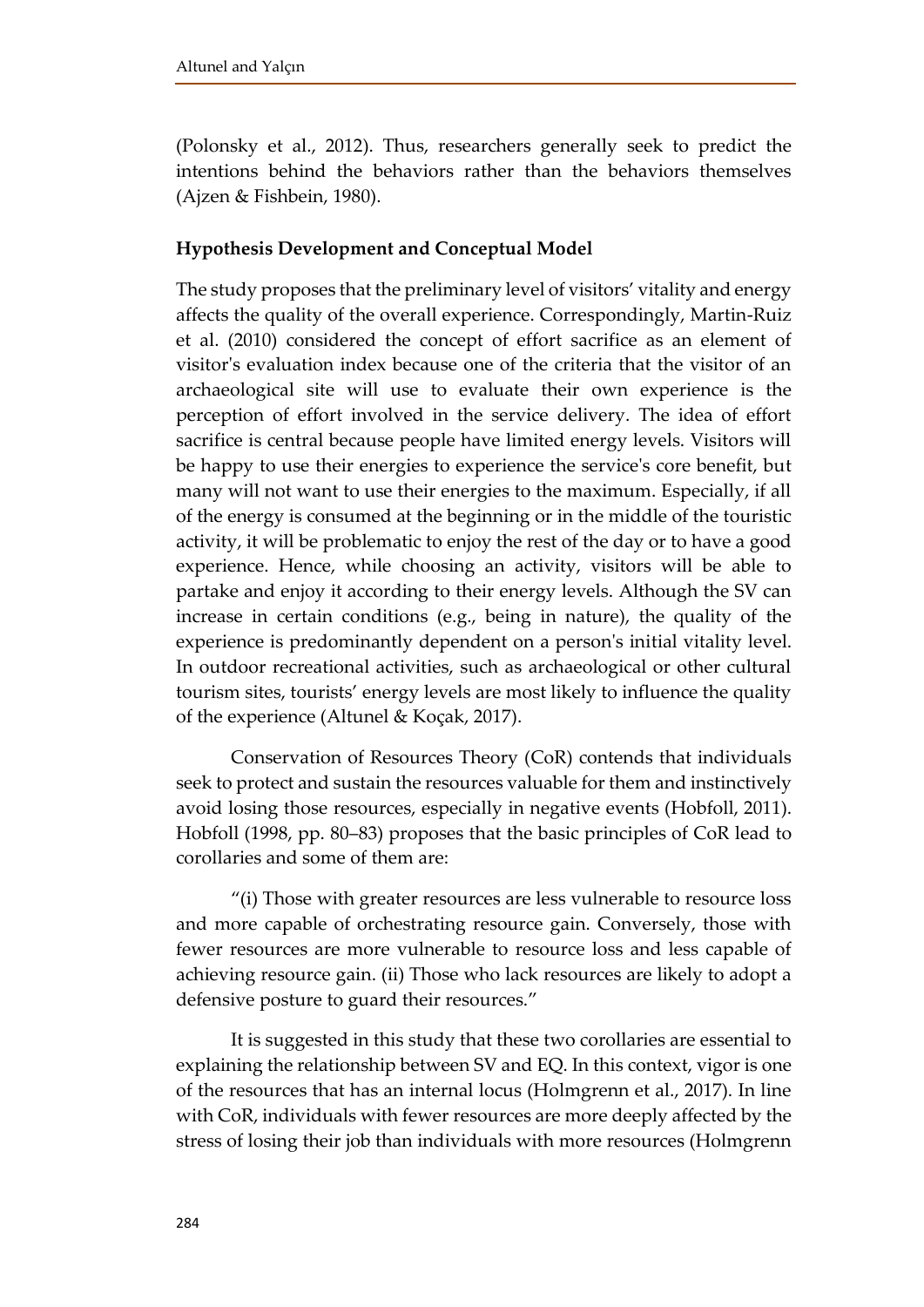et al., 2017). Csikszentmihalyi (1990) states that when some information contradicts with the purpose of the person, it disrupts consciousness, and some level of attention (attention is also a type of energy) is spent to eliminate the danger, leaving less attention for other tasks. If the person had invested more in increasing his energy (resources -such as more selfconfidence-), he would be less affected by such barriers (Csikszentmihalyi, 1990). So, we can argue that individuals with less vitality, as a trait, are more vulnerable to various difficulties in life than individuals with more vitality because they have fewer resources at their disposal. They may not be able to focus all their energies on a specific goal during recreational activities, because they ultimately spend a significant part of their psychic energies on internal stimuli and conflicts.

Therefore, it is inevitable that people have less psychic energy to experience and stimulate the outside world. However, to have quality experience, a person needs focus and attention, and that is psychic energy (Csikszentmihalyi, 1990). Therefore, if the individual has limited resources to enrich EQ (vigor and mental energy), they are likely to have lower EQ eventually. Conversely, individuals with more resources will be able to allocate more resources to enrich their EQ. As stated in corollary (i), individuals with more resources are more capable of orchestrating resource gain, which enhances EQ. As Csikszentmihalyi (1990) states vigorous individuals are receptive to new experiences, continue to learn until they die, have deep links and commitments to other people and the environment in which they live, and they take pleasure in whatever they do.

As for defensive posture to guard one's own resources, it is necessary to use various psychic and physical energy resources specific to an activity to get a good experience. For example, while a video game requires more intensive use of cognitive resources such as attention, concentration, and quick decision-making (such as war games), an arboretum requires significant physical energy resources as well as cognitive resources (attention and focus) for a better quality of experience. Since people want to protect their limited resources, individuals with insufficient cognitive resources will use less resources in their video games and similarly, individuals with inadequate physical resources will similarly use less in arboretum activities. Therefore, these individuals are likely to leave the activities with low EQ.

This study examines the three dimensions of EQ: learning, enjoyment, and escape. According to Fini et al. (2010), cheerful and vibrant people are more likely to be fresh and alert. Additionally, Balaguer et al.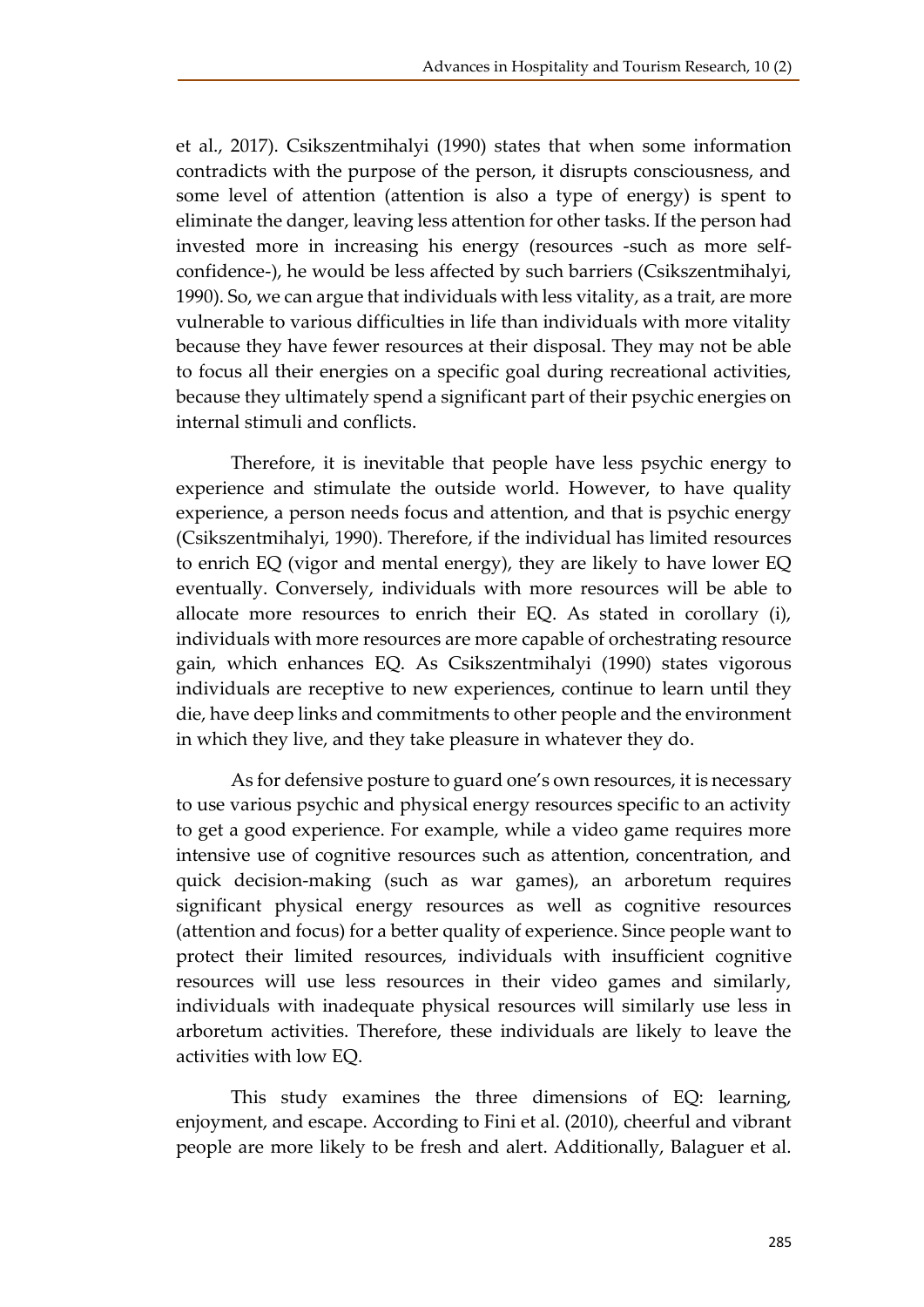(2018) stated that when youngs feel SV, they have a pleasant feeling, they are active, they have a forward-thinking mentality, and they are eager in developing their talents and opportunities. Besides, energetic people can more easily focus their attention on the task at hand (Ryan & Frederick, 1997). Furthermore, Tsoi et al. (2018) reveal that SV directly influences lifelong learning. Consequently, it is hypothesized that individuals with high vitality levels can learn exceedingly fast. Individuals with a high vitality level also tend to experience more joy. According to Arkes et al. (1988) individuals who experience high levels of vitality are more likely to see events positively and assume that favorable events will continue to occur. Ryan and Frederick (1997) state that individual efforts invested in the activities are affected by vitality, and vitality can indicate the positivity of their experiences and their personal well-being. Besides, vital people are more active, more resilient to stress, report better mental health (Penninx et al., 2000), and have a desire to feel excitement (Ryan & Frederick, 1997). Consequently, it is hypothesized that individuals with high vitality levels shall be easily entertained. Brown and Ryan (2004) examined the correlation between the concept of mindfulness, which they measured with presence (i.e., present-centered attention and awareness) and acceptance subfactors, and SV and found a significant relationship between the two. Presence emphasizes the ability of an individual to experience the moment so that they can isolate themselves and find determination by focusing on that moment. Since persons with high vitality can experience a sense of escape by focusing more easily on the moment, it is hypothesized that vitality will affect the likelihood and success of the escape. Altunel and Koçak (2017) and Su et al. (2020) demonstrate that SV positively affects EQ. So it is hypothesized that:

# H1: SV positively affects EQ.

The effects of interpretive services and educational programs organized in national parks or arboretums on environmental stewardship have been widely examined. For example, at the end of the three-day nature-learning trip for schoolkids to Table Mountain National Park, it was determined that environmental interpretive programs had a reasonable effect on pro-environmental attitudes (Ferreira, 2012). Similarly, Wolf et al. (2015) investigated visitor experiences in a special model of thematically connected and guided walking, biking, and four-wheel drive tours in Australian national parks and stated that the experience strengthened participants' attachment to national parks and their sense of environmental stewardship. Halliwell (2019) focused on the concept of "citizen science" in his research and found that there is a shift toward stronger stewardship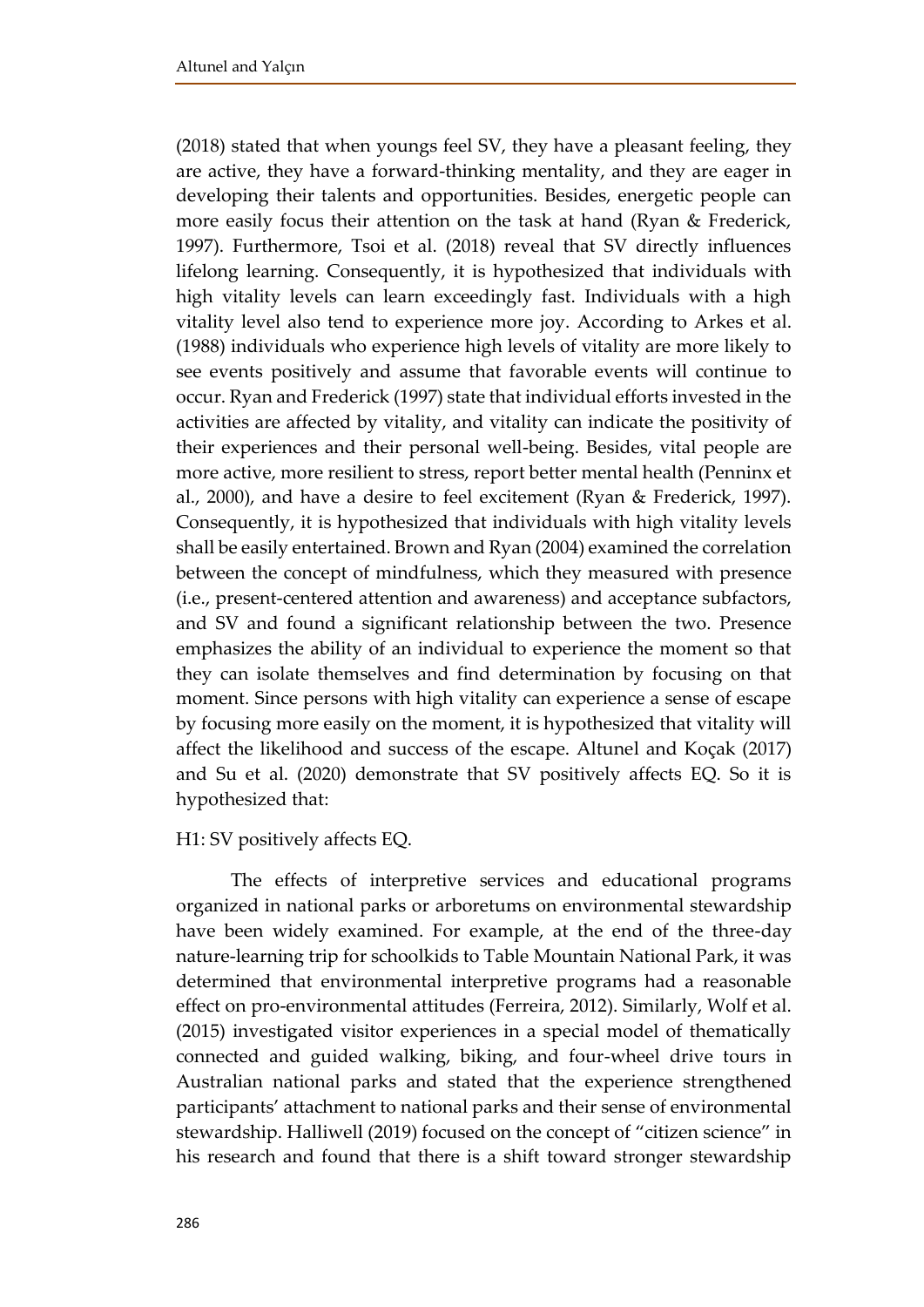desires following the experience. The citizen science concept is defined as "engagement of non-professionals in the scientific investigation" (Miller-Rushing et al., 2012, pp. 286). Dopko et al. (2019) found in their experimental study that children who experience 4-hour nature develop a higher attitude towards nature than other children who visit museums. In conclusion, Kang and Gretzel (2012) found that EQ positively affects AS. Hence it is hypothesized that:

# H2: EQ positively affects AS.

Several studies suggest that attitudes towards the environment affect environmental behaviors. For instance, studying samples from 27 different countries, Oreg and Katz-Gerro (2006) found that pro-environmental attitudes (i.e., environmental concern and perceived threat) affect proenvironmental behavior (i.e., recycling, refraining from driving, and environmental citizenship). In a study of outdoor recreation activities, Thapa (2010) specified that the participants' attitudes exhibited stronger direct relationships with their behaviors, while Polonsky et al. (2012) claimed that attitude towards the environment has an impact on general and carbon-specific behaviors. Likewise, in their study conducted on adults participating in municipally sponsored volunteer work in Portland, Dresner et al. (2015) validated that environmental identity predicted proenvironmental behaviors. Finally, in Hoover's (2021) study on high school students, it was stated that the environmental attitude significantly affected environmental citizenship behaviors. Hence it is hypothesized that:

# H3: AS positively affects BI.

In the existing literature, no scholars have looked into the EQ as a mediator between SV and AS. However, experience is investigated as a mediator in several studies. For example, Altunel and Erkut (2015) found the mediation effect of EQ on involvement and recommendation intention in the cultural tourism context. Additonaly, Su et al. (2020) discovered that authenticity experience (AE) partially mediates the relationship between SV and EQ, and emphasized that AE increases the impact of SV on EQ. So, we have grounds to suspect that EQ increases the impact of SV on AS. As a result, it is suggested that:

H4: EQ mediates the relationship between SV and AS.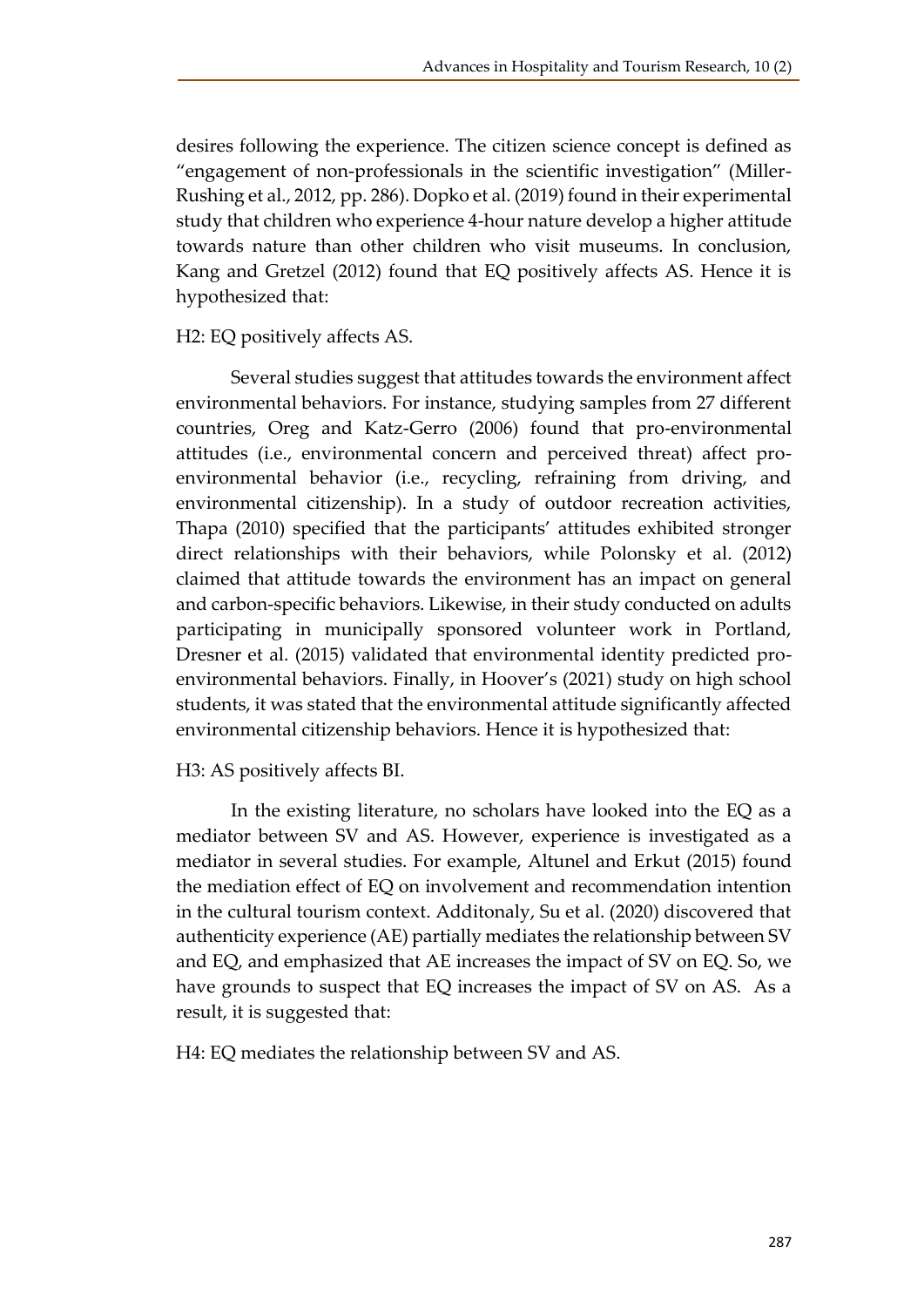

Figure 1. *Hypothesized Research Model*

### **METHODS**

This study was conducted on individuals visiting Atatürk Arboretum. Arboretums are part of the public gardens which also include botanical gardens and privately owned gardens open to the public (Ki, 2016). According to the Cambridge Dictionary, an arboretum is a vast garden where a variety of tree species are grown for public enjoyment and scientific study. In tourism literature, arboretum can be observed within the scope of garden tourism or outdoor recreational space but there are few studies on them specifically (Čakovská, 2018; Connell, 2004; Lipovská, 2013).

There are around 1700 botanic gardens and arboretums worldwide (BGCI, 2020), with over six million accessions, and about 80,000 species, thousands of which are endangered in the wild (Chen & Sun, 2018). As a result, these gardens play an important role in the ex-situ conservation and investigation of regional and worldwide plant biodiversity (Mounce et al., 2017).

According to a global analysis of botanical garden attendance, the United States leads the pack with 80 million visitors each year, followed by Germany with 37 million, the United Kingdom with 31 million, and Canada with 27 million (Benfield, 2013). In 2017, 209.521 individuals visited Istanbul Atatürk Arboretum, compared to 198.300 in 2018 (Ok & Koç, 2019). Although the exact number of visitors who participate in this sort of tourism in the globe and Turkey is unknown, the number of activities has increased dramatically (Sayılan, 2008).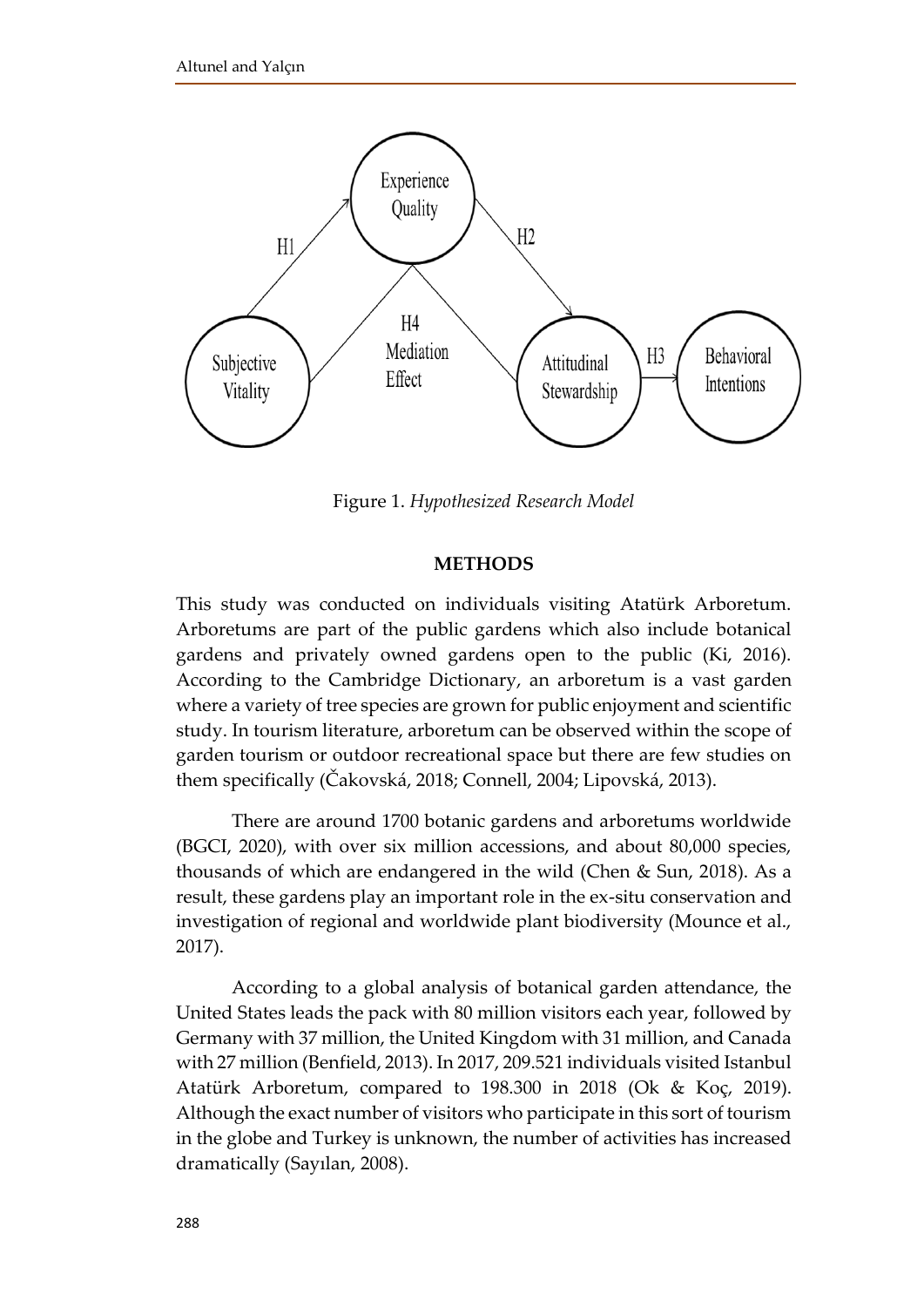# **Study Area**

Atatürk arboretum covers an area of 296 ha (730 acres) in the southeast of Belgrad Forest, Istanbul. The installation has been used by many institutions with the aim of recreation, scientific research, environmental protection awareness, such as The Faculty of Forestry, Istanbul University, and relevant agencies of the Ministry of Forest and Water Management. Ataturk Arboretum hosts 2000 types of plants from all over the world and can be visited for wedding photography, nature photography, walking, film and advertisement shooting, education, scientific research, leisure time, and bird watching activities (Zeleke, 2018).

# **Data Collection**

The researchers organized a trip to Atatürk Arboretum to mark a route that respondents would follow. A short route was planned to minimalize the increase in the vitality level of respondents during the tour. Trees positioned close to each other with exciting stories or striking beauty were included in the tour. Five trees, namely Gingko Biloba, Liriodendron tulipfera, Lagerstroemia indica, Liquidambar orientalis, Sequoiadendron giganteum, were selected after careful consideration. Next, the script of trees was prepared. General vegetative information and interesting facts about the trees were provided to participants. For instance, the information about the endurance of Gingko Biloba was explained through the example of trees that were not affected by the nuclear bomb explosion in Hiroshima. Finally, the script was recorded in an audio file.

Immediately after entering the arboretum, the respondents were asked whether they would like to volunteer to answer the questionnaire. The respondents who agreed to participate were introduced to this study, the route, and briefly informed about the trees. Then, they responded to the questionnaire's second section (T1), the SV scale. Subsequently, the researchers sent the audio file to the respondents so that they could listen to the file on their smartphones during the route. After the excursion, respondents completed the rest of the questionnaire (T2). This data collection procedure was repeated for each respondent individually to prevent any possible interaction between the respondents. That is, when one respondent completed all the processes, researchers went to the entrance of the arboretum to find a new respondent and repeat the same procedure.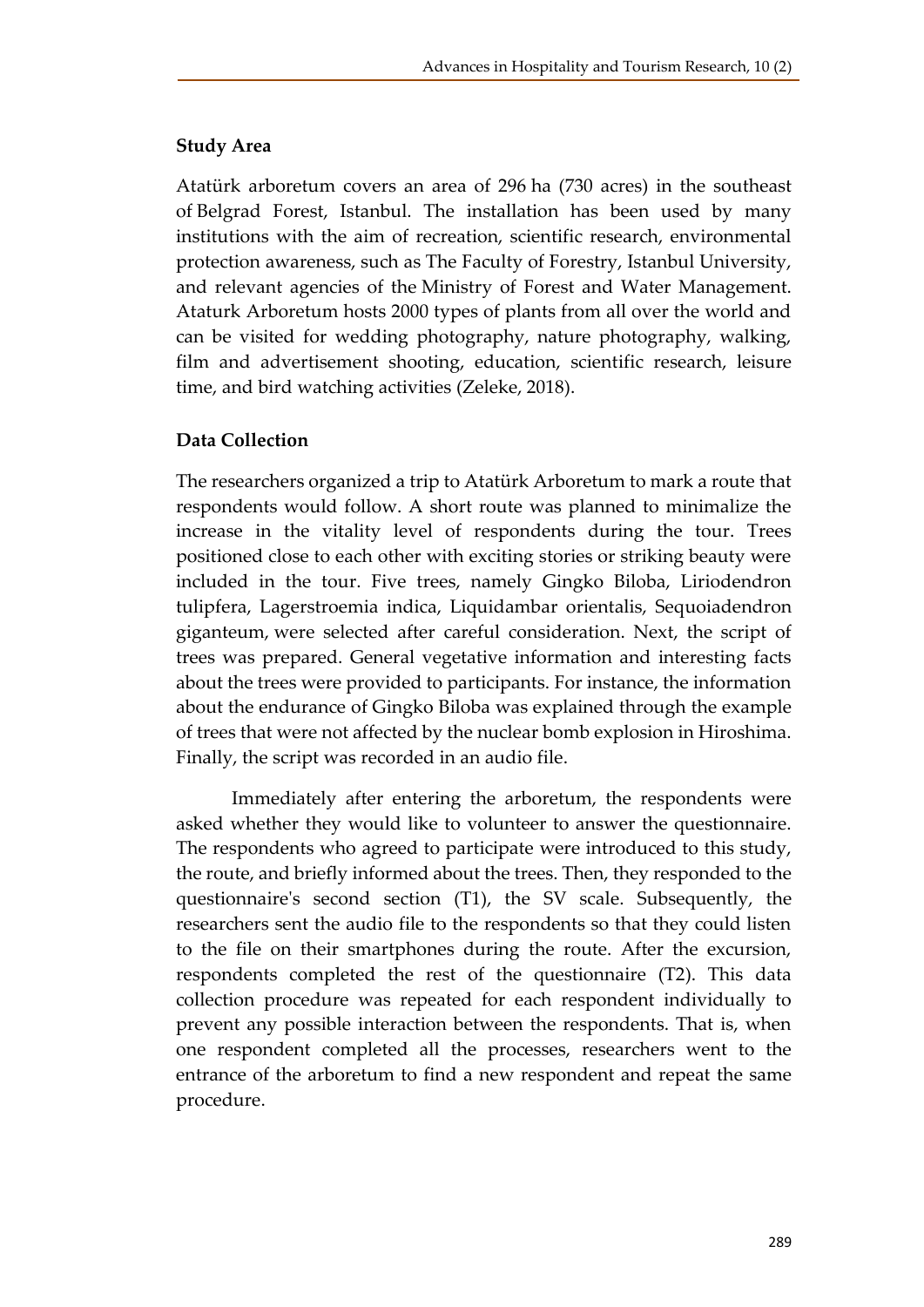The survey was administered by two researchers in Atatürk Arboretum during May and June 2019. 384 questionnaires were collected, and there were no incomplete surveys. About a quarter of those asked whether they would like to participate in the survey stated that they could not participate, often citing time constraints. A convenience sampling method was preferred as random sampling would not suit the present study due to time and financial resource constraints. In this, the respondents were guided through the research process individually and each researcher was responsible for the respondent they discovered until the end of the data collection process

### **Research Instruments**

The self-administered questionnaire survey consisted of five parts. Part I included questions about demographic information. Part II measured a trait version of the SV scale, with seven items developed by Ryan and Frederick (1997), using a five-point Likert scale (1 = not at all true; 5 = very true). Part III measured the EQ scale with nine items and Part IV contains seven items about environmental stewardship, namely AS and BI toward stewardship. Part 3 and Part 4 items were derived from a prior research study (Kang & Gretzel, 2012); a five-point Likert scale was used to measure the constructs  $(1 =$  totally disagree;  $5 =$  totally agree). The language of the questionnaire was Turkish.

### **Data Analysis**

Structural equation modeling (SEM) was used to test the proposed model, to identify the causal relationship among key constructs and one possible mediating effect with the bootstrap method. SEM belongs to a family of statistical models used to simultaneously test and explain the relationships among multiple variables (Hair et al., 2010). IBM SPSS Statistics version 22 and AMOS 22 were used to analyze the collected data.

Originally, as part of the measurement model, 6 latent variables and 24 observed variables were included. The second-order latent construct, EQ, was integrated with latent variables of learning, enjoyment, and escape. They all aggregated to generate one measure of EQ.

Before the model was tested, some preliminary statistical tests were conducted. First, the linearity of the constructs was checked and it was determined whether the relationships are sufficiently linear to be tested through SEM. Second, skewness and kurtosis values were examined to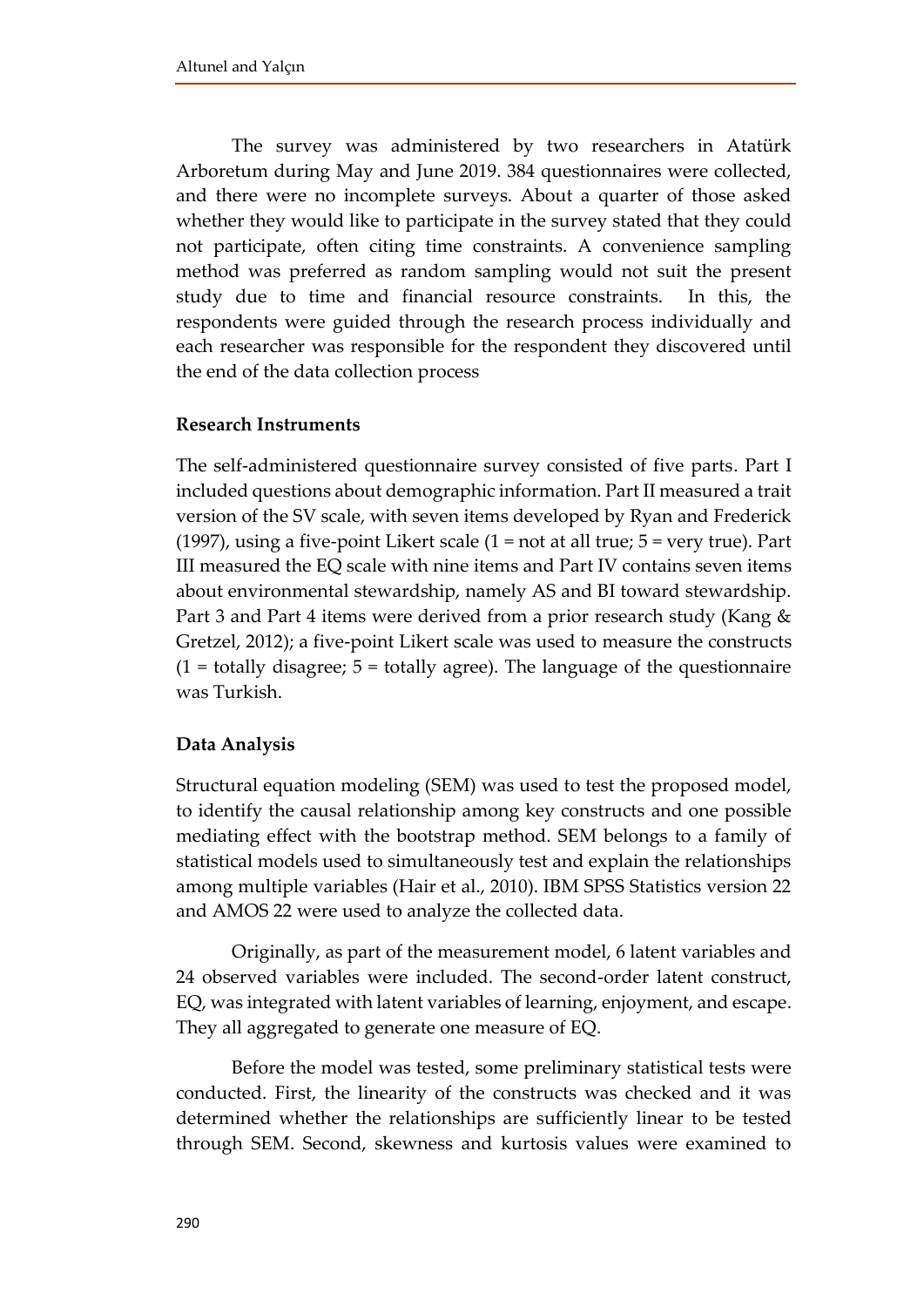check normality. According to Hair et al. (2006), the range outside of -1 to +1 value implies a skewed distribution. Consequently, three items of EQ scale, one item of AS, and one item of BI scale were removed due to the improper skewness values. The remained items had kurtosis values lower than the cut-off value of 3.0. Thereafter, the researchers retained three items with skewness values outside -1 to +1 range  $(-1.01, -1.26$  and  $-1.17)$  in this study after meticulously deliberating on theoretical justifications and methodological limitations.

### **RESULTS**

## **Descriptive Statistics**

The analysis of demographic information denoted that 57.6% of the respondents were female, 66.9% of them were single, and 68% held an undergraduate degree or higher. The mean score of age was 30.4 years, and 64.6% had a monthly income between 1001-6000 Turkish Liras (1 TRY=0.18 USD). The respondents spend 2.5 hours on average in their trips and 39% visited arboretum at least once a year. Table 1 summarizes the sample's demographic characteristics.

| Demographic           | Frequency | Percentage |  |  |  |
|-----------------------|-----------|------------|--|--|--|
| Gender                |           |            |  |  |  |
| Male                  | 163       | 42.4       |  |  |  |
| Female                | 221       | 57.6       |  |  |  |
| <b>Marital Status</b> |           |            |  |  |  |
| Married               | 127       | 33.1       |  |  |  |
| Single                | 257       | 66.9       |  |  |  |
| Education             |           |            |  |  |  |
| High school diploma   | 77        | 20.1       |  |  |  |
| 2-year degree         | 46        | 12         |  |  |  |
| Undergraduate         | 212       | 55.2       |  |  |  |
| Postgraduate          | 49        | 12.8       |  |  |  |
| <b>Income</b>         |           |            |  |  |  |
| 90<br>< 1000          |           | 23.4       |  |  |  |
| 1001-3000             | 120       | 31.3       |  |  |  |
| 3001-6000             | 128       | 33.3       |  |  |  |
| 6001-9000             | 28        | 7.3        |  |  |  |
| >9000                 | 18        | 4.7        |  |  |  |

Table 1. *Demographic Profile of the Sample*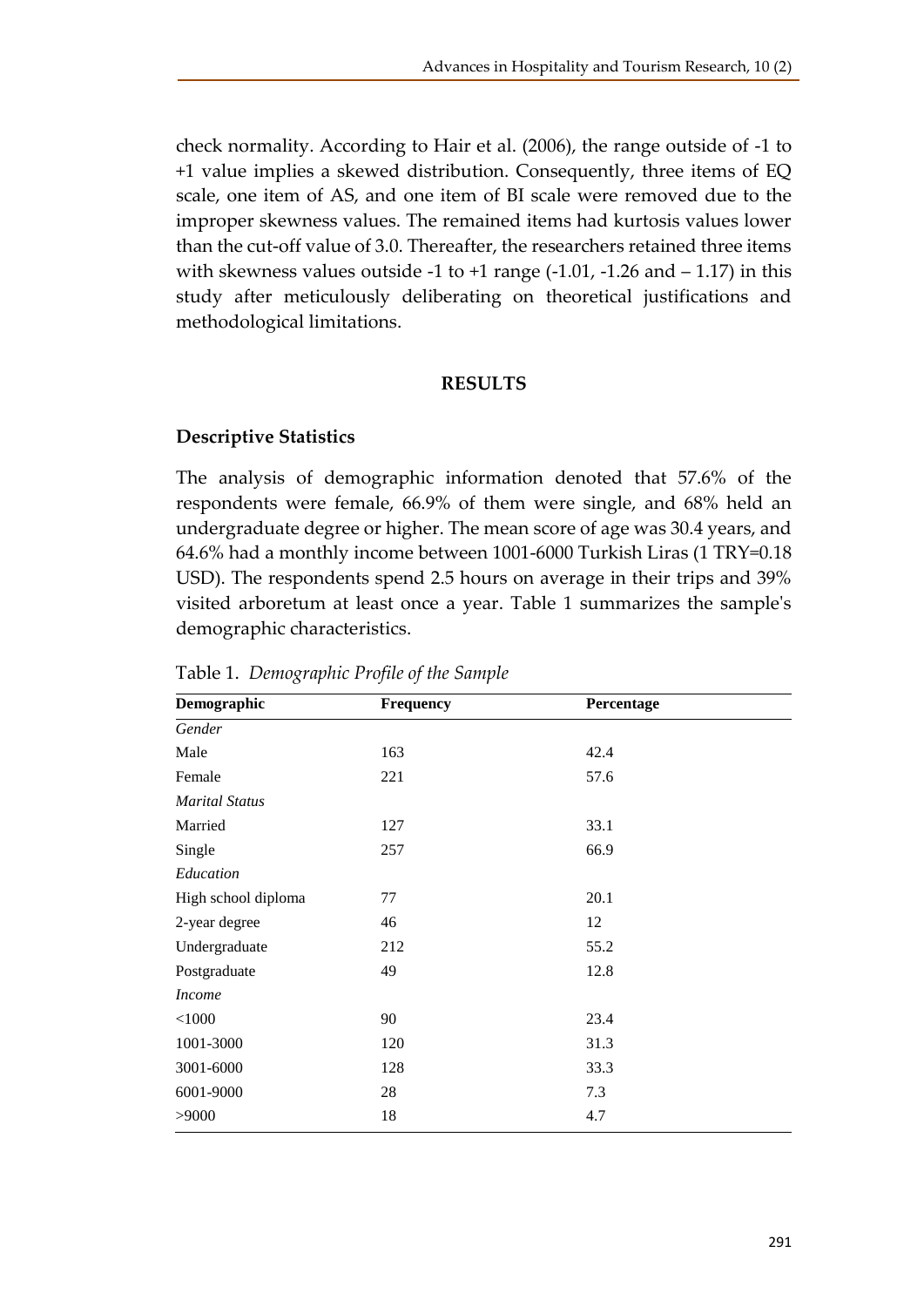# **Testing Assumptions of Multivariate Analysis and Common Method Bias**

Table 2 presents some of the central tendency/dispersion measures, skewness, and kurtosis values of the remaining 17 items after the confirmatory factor analysis. Also, tolerance and VIF values are calculated. The VIF values are less than 3 (Kock, 2015).

| <b>Construct and Indicators</b>                    | Mean | <b>SD</b> | Skewness | Kurtosis | Tolerance | <b>VIF</b> |
|----------------------------------------------------|------|-----------|----------|----------|-----------|------------|
| SV                                                 |      |           |          |          | .917      | 1.090      |
| I feel alive and vital.                            | 3.87 | $1.0\,$   | $-1.01$  | .58      |           |            |
| I don't feel very energetic.                       | 3.91 | 1.0       | $-.81$   | .04      |           |            |
| I have energy and spirit.                          | 3.80 | .97       | $-.90$   | .64      |           |            |
| I look forward to each new                         | 3.32 | 1.0       | $-.38$   | $-12$    |           |            |
| day.                                               |      |           |          |          |           |            |
| I feel energized                                   | 3.69 | .92       | $-.55$   | .18      |           |            |
| Learning                                           |      |           |          |          | .561      | 1.782      |
| I expanded my                                      | 4.29 | .77       | $-1.26$  | 2.66     |           |            |
| understanding of the                               |      |           |          |          |           |            |
| arboretum and the trees.                           |      |           |          |          |           |            |
| My curiosity about the                             | 4.09 | .82       | $-76$    | .49      |           |            |
| arboretum and trees was                            |      |           |          |          |           |            |
| enhanced.                                          |      |           |          |          |           |            |
| Enjoyment                                          |      |           |          |          | .562      | 1.780      |
| I had fun.                                         | 4.28 | .65       | $-.54$   | .05      |           |            |
| I derived a lot of pleasure                        | 4.26 | .71       | $-.78$   | .71      |           |            |
| from the tour.                                     |      |           |          |          |           |            |
| Escape                                             |      |           |          |          | .613      | 1.630      |
| I felt like I was in another                       | 4.00 | .93       | -.78     | .22      |           |            |
| world.                                             |      |           |          |          |           |            |
| I got away from it all.                            | 3.94 | .98       | $-62$    | $-.29$   |           |            |
| I got so involved that I forgot                    | 3.52 | 1.00      | $-.37$   | $-0.27$  |           |            |
| everything else.                                   |      |           |          |          |           |            |
| AS                                                 |      |           |          |          | .645      | 1.551      |
| I feel more connected to the                       | 3.83 | .89       | $-.41$   | $-.24$   |           |            |
| park.                                              |      |           |          |          |           |            |
| I have more respect for the                        | 4.18 | .76       | $-.81$   | .77      |           |            |
| work of the park employees.                        |      |           |          |          |           |            |
| I feel more inclined to help                       | 3.97 | .84       | $-.71$   | .61      |           |            |
| this park.<br>ΒI                                   |      |           |          |          |           |            |
|                                                    |      |           |          |          |           |            |
| I feel more inclined to visit                      | 4.07 | .86       | $-.89$   | .92      |           |            |
| this park on a regular basis.                      | 4.41 | .68       | $-1.17$  | 2.03     |           |            |
| I will more likely tell others<br>about this park. |      |           |          |          |           |            |

Table 2. *Mean, Standard Deviation, Normality*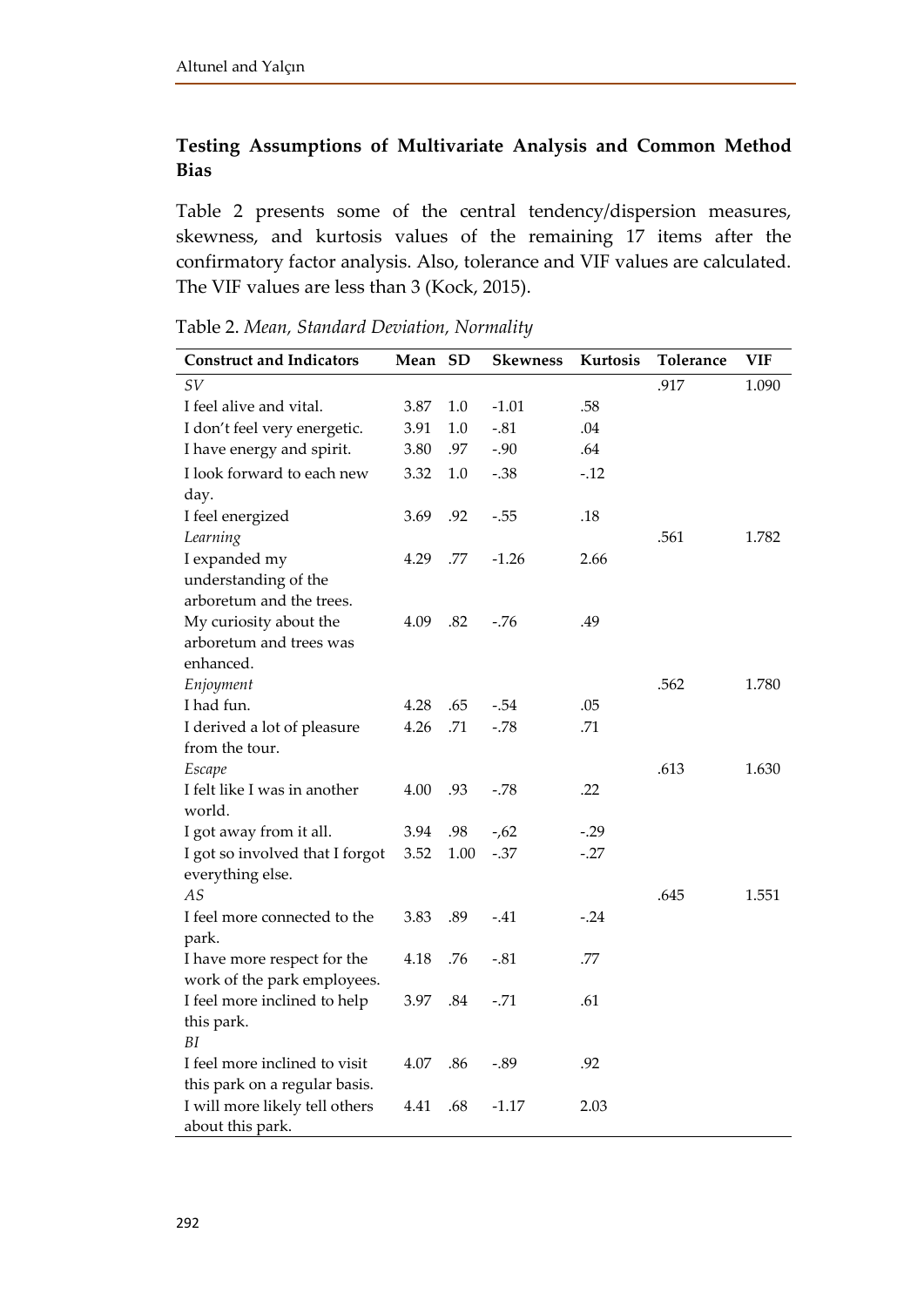Harman's (1976) single factor-test approach is utilized in this investigation to see if common method variance is a problem with this sample. If the interpretation coefficient of the first factor that is not rotated does not surpass 50% in exploratory factor analysis of all items, it is generally assumed that the common method variance is typically regarded to be within acceptable limits. The interpretation factor found is 29.7%, which is significantly less than the standard of 50%. Hence, it was expected that there would be no concerns with common method variance in this study.

# **Confirmatory Factor Analysis (CFA)**

Under the recommended two-step approach to SEM (Anderson & Gerbing, 1988), CFA was performed at first. Further, to ensure the suitability of the research instrument, reliability and construct validity scores were examined. Cronbach's alpha and Fornell's composite reliability (CR) scores were used to check the internal consistency for reliability (Fornell & Larcker, 1981). Two items in the vitality scale were deleted because the standardized loadings were below the recommended cut-off level of 0.60 (Bagozzi & Yi, 1988), and the remaining 17 items and constructs were reanalyzed. The results of CFA suggested that the model was a good fit except for the significant chi-square value ( $x^2$ = 220.17; df= 110; p<0.001; CMIN/df=2.000), which could be influenced by sample size. The other indices were listed as GFI=0.94; AGFI= 0.91; CFI= 0.96; TLI= 0.95; RMSEA= 0.051. Table 3 shows factor loadings, t-values, Cronbach's alpha, Fornell's CR scores, and average variance extracted (AVE) values. The results indicated adequate internal consistency and convergent validity except for the "learning" construct, which was barely below the specified cut-off points for AVE and CR. As it is one of the fundamental elements of the second-order construct, the "learning" variable was not excluded from the analysis.

| <b>Construct and Items</b>      | Factor  | t-value            | Cronbach's | <b>CR</b> | <b>AVE</b> |
|---------------------------------|---------|--------------------|------------|-----------|------------|
|                                 | Loading |                    | Alpha      |           |            |
| First-order                     |         |                    |            |           |            |
| SV                              |         |                    | .84        | .85       | .53        |
| I feel alive and vital.         | .80     | $\lambda$ set to 1 |            |           |            |
| I don't feel very energetic.    | .77     | 15.1               |            |           |            |
| I have energy and spirit.       | .78     | 15.4               |            |           |            |
| I look forward to each new day. | .56     | 10.8               |            |           |            |
| I feel energized                | .70     | 13.7               |            |           |            |
|                                 |         |                    |            |           |            |

Table 3. *Reliability and Convergent Validity*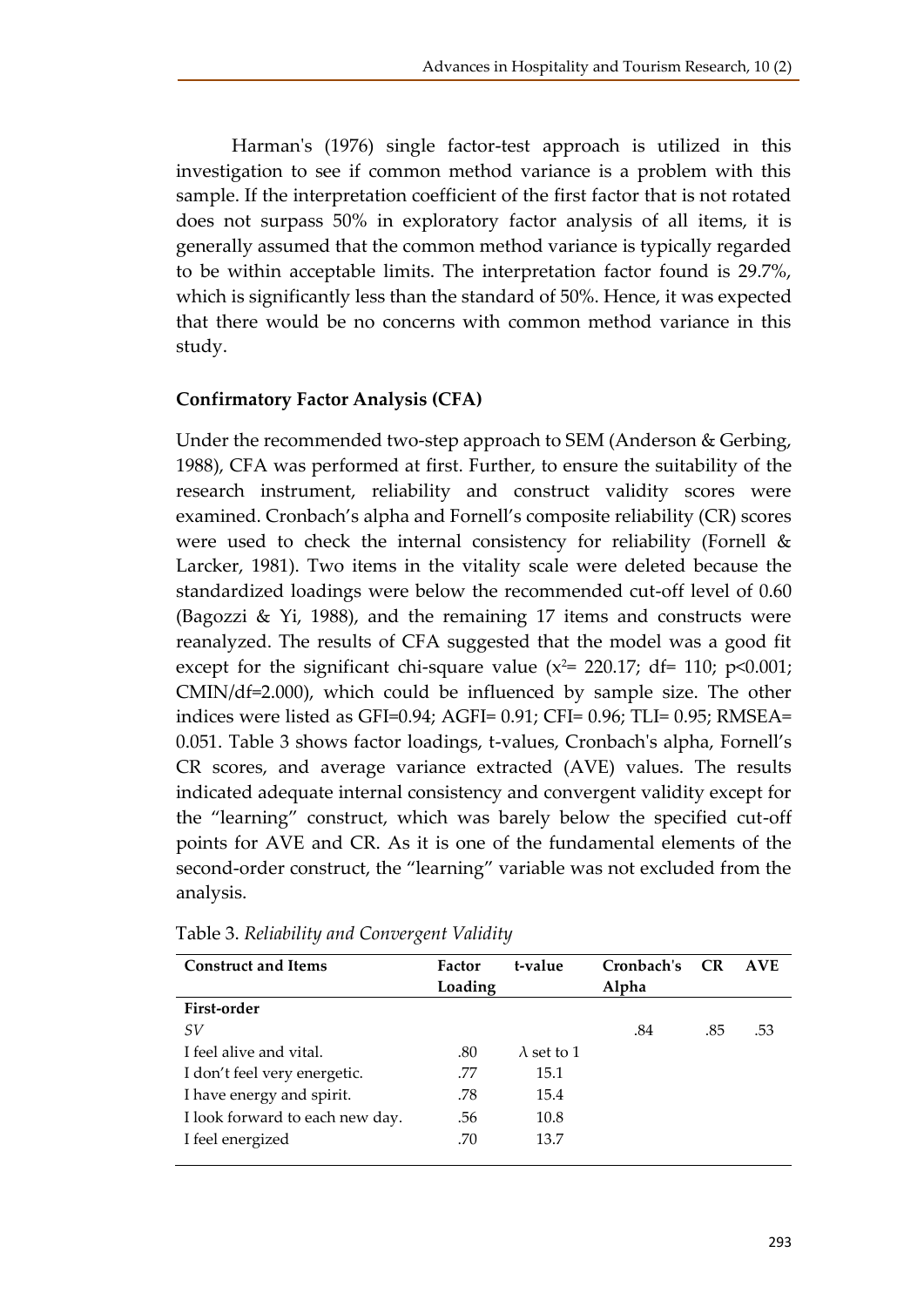| Learning                             |     |                    | .65 | .66 | .49 |
|--------------------------------------|-----|--------------------|-----|-----|-----|
| I expanded my understanding of       | .69 | 9.9                |     |     |     |
| the arboretum and the trees.         |     |                    |     |     |     |
| My curiosity about the arboretum     | .71 | $\lambda$ set to 1 |     |     |     |
| and trees was enhanced.              |     |                    |     |     |     |
| Enjoyment                            |     |                    | .70 | .70 | .54 |
| I had fun.                           | .76 | 11.4               |     |     |     |
| I derived a lot of pleasure from     | .71 | $\lambda$ set to 1 |     |     |     |
| the tour.                            |     |                    |     |     |     |
| Escape                               |     |                    | .80 | .80 | .58 |
| I felt like I was in another world.  | .78 | 13.0               |     |     |     |
| I got away from it all.              | .79 | 13.2               |     |     |     |
| I got so involved that I forgot      | .71 | $\lambda$ set to 1 |     |     |     |
| everything else.                     |     |                    |     |     |     |
| AS                                   |     |                    | .79 | .79 | .56 |
| I feel more connected to the park.   | .74 | $\lambda$ set to 1 |     |     |     |
| I have more respect for the work     | .72 | 12.8               |     |     |     |
| of the park's administration.        |     |                    |     |     |     |
| I feel more inclined to help this    | .78 | 13.7               |     |     |     |
| park.                                |     |                    |     |     |     |
| BI                                   |     |                    | .72 | .73 | .58 |
| I feel more inclined to visit this   | .71 | $\lambda$ set to 1 |     |     |     |
| park regularly.                      |     |                    |     |     |     |
| I will more likely tell others about | .81 | 10.8               |     |     |     |
| this park.                           |     |                    |     |     |     |
| Second-order                         |     |                    |     |     |     |
| EQ                                   |     |                    | .83 | .88 | .70 |
| Learning                             | .84 | $\lambda$ set to 1 |     |     |     |
| Enjoyment                            | .87 | 9.0                |     |     |     |
| Escape                               | .80 | 8.9                |     |     |     |

Discriminant validity (DV) was evaluated by comparing the square root of AVE and inter-construct correlations. Table 4 presents the correlation coefficients and the square root of AVE values. Although the square root of AS's AVE value was slightly above one of the inter-construct correlations, we assumed that DV was achieved.

| ΒI                                                | .76a |     |     |     |  |  |
|---------------------------------------------------|------|-----|-----|-----|--|--|
| SV                                                | .24  | .73 |     |     |  |  |
| AS                                                | .72  | .23 | .75 |     |  |  |
| EQ                                                | .66  | .34 | .78 | .83 |  |  |
| a = Diagonal elements are the square root of AVE. |      |     |     |     |  |  |
| p < 0.001                                         |      |     |     |     |  |  |

Table 4. *DV Scores*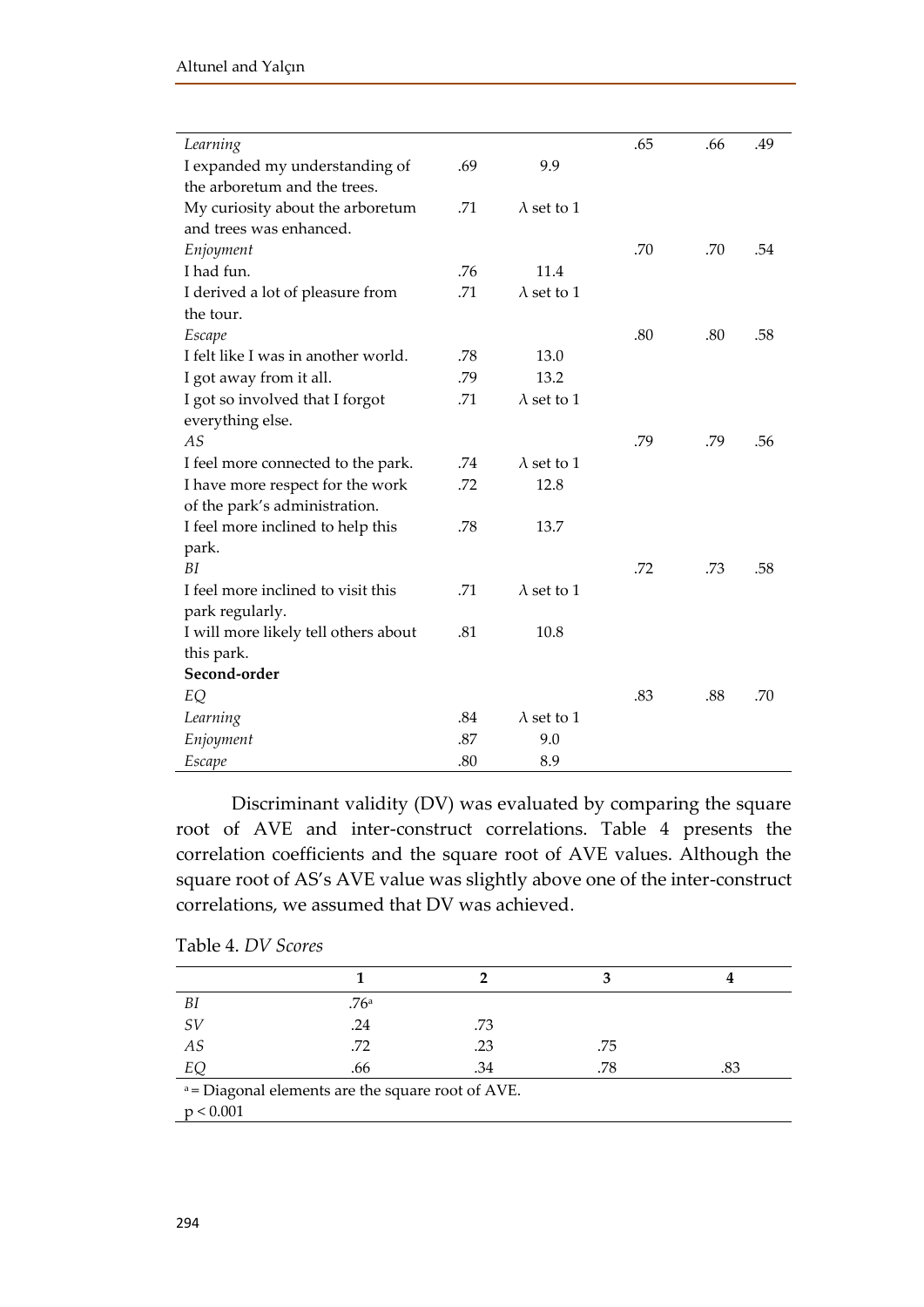### **Structural model (SM) and hypothesis testing**

Next, the SM was tested using standardized path coefficients, t-statistics, and R2 estimates. The fit indexes for the SM *(*x <sup>2</sup>= 225.22; df= 112; p<0.001; GFI=0.93; AGFI= 0.91; CFI= 0.95; TLI= 0.95; RMSEA= 0.051) suggest a high model fit to the data. The parameter estimates of the model and R<sup>2</sup> values are presented in Fig. 2 and the results of the three hypotheses are indicated in Table 5. The  $\mathbb{R}^2$  of EQ, AS, and BI are 0.11, 0.63, and 0.56, respectively. All values are above the recommended value of 0.10 (Falk & Miller, 1992).



Figure 2. *Estimated Results of the Model*

All of the presented research hypotheses are supported. H1 predicts that SV level affects EQ. The analysis results support H1 because a positive and statistically significant relationship was found (β = 0.33, t = 5.1, p < 0.001). H2 predicts that EQ level affects AS. A positive and statistically significant relationship was found ( $\beta$  =0.79, t = 9.1, p < 0.001), hence the analysis results support H2. H3 predicts that AS level affects BI. The analysis results support H3 with a statistically significant relationship ( $\beta$  = 0.75,  $t = 9.5$ ,  $p < 0.001$ ).

| Hypothesis               | <b>Path Coefficient</b> | t-value | <b>Results</b> |
|--------------------------|-------------------------|---------|----------------|
| $H1 SV \rightarrow EO$   | .33                     | 5.1a    | Supported      |
| $H2$ EQ $\rightarrow$ AS | .79                     | 9.1a    | Supported      |
| $H3 AS \rightarrow BI$   | .75                     | 9 5a    | Supported      |
| ap < 0.001               |                         |         |                |

Table 5. *Hypotheses Tests*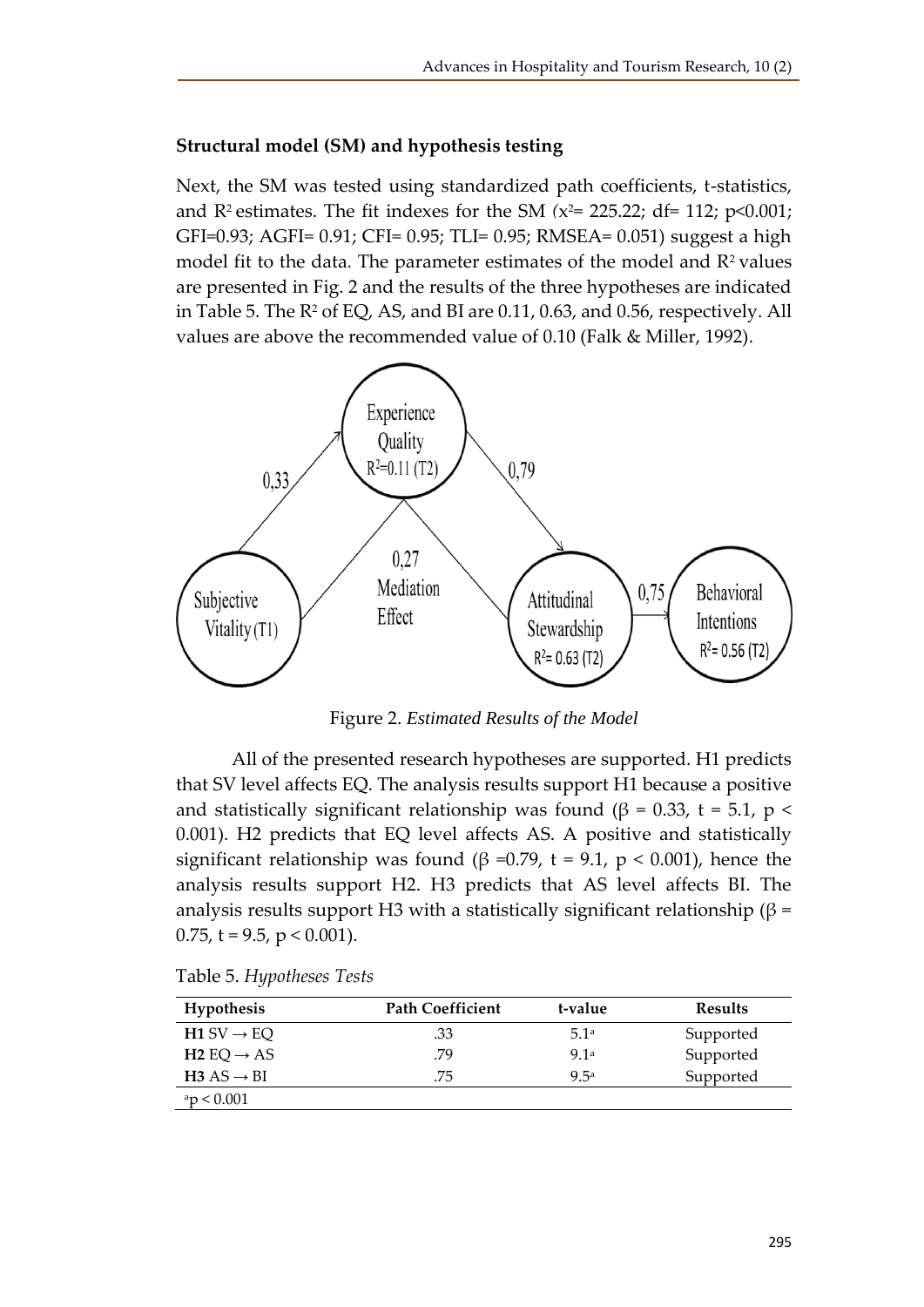# **The Mediating Role of Experience Quality**

The hypothesis that EQ would mediate the relationship between vitality and AS was tested. According to Zhao et al. (2010), when using SEM or regression to discover mediation, only the indirect effects should be significant to demonstrate the whole effect of mediation, however if both the direct and indirect regression coefficients are significant, partial mediations are supported. It is contained in Table 6 that EQ plays a full mediating role between vitality and AS. The direct effect of vitality on AS (β =0.23, t = 3.8, p < 0.001) is no longer significant in the presence of the mediator variable.

| Path                                                         | <b>Effects</b>   |  | p     | Bias-corrected    |       | Mediation |  |
|--------------------------------------------------------------|------------------|--|-------|-------------------|-------|-----------|--|
|                                                              |                  |  | value | Percentile 95% CI |       |           |  |
|                                                              |                  |  |       | Lower             | Upper |           |  |
| $H4 SV \rightarrow EQ \rightarrow AS$ Standardized -.02 .700 |                  |  |       | $-.111$           | .066  | Yes       |  |
|                                                              | Direct Effects   |  |       |                   |       |           |  |
|                                                              | 27. Standardized |  | .001  | .185              | .363  |           |  |
|                                                              | Indirect         |  |       |                   |       |           |  |
|                                                              | Effects          |  |       |                   |       |           |  |
|                                                              |                  |  |       |                   |       |           |  |

Table 6. *The Mediating Effect*

### **DISCUSSION AND CONCLUSIONS**

### **Theoretical Implications**

The level of energy is critical for better life quality. A person with high energy seems to have some advantages in life. For example, he can perform better at work and have a healthier life and higher life satisfaction. Similarly, a person who has high vitality while being engaged in tourism activities, which is considered as one of the biggest sources of entertainment in life, can undergoa better quality of experience. Despite its significant impact, the concept of SV seems to be neglected in the tourism and marketing literature (Altunel & Koçak, 2017; Su et al., 2020). Therefore, the primary objective of this research study was to determine the effect of SV on EQ via CoR theory, the mediation role of EQ between SV and AS, and explore the interrelationship among SV, EQ, AS, and BI.

It would be incorrect to think that the determinative role played by the tourists' SV levels on their experiences is limited to only one type of tourism. However, this effect may be very limited in tourism or recreation types where a low level of physical energy and vitality is sufficient to complete the activity. For this reason, the research was carried out in the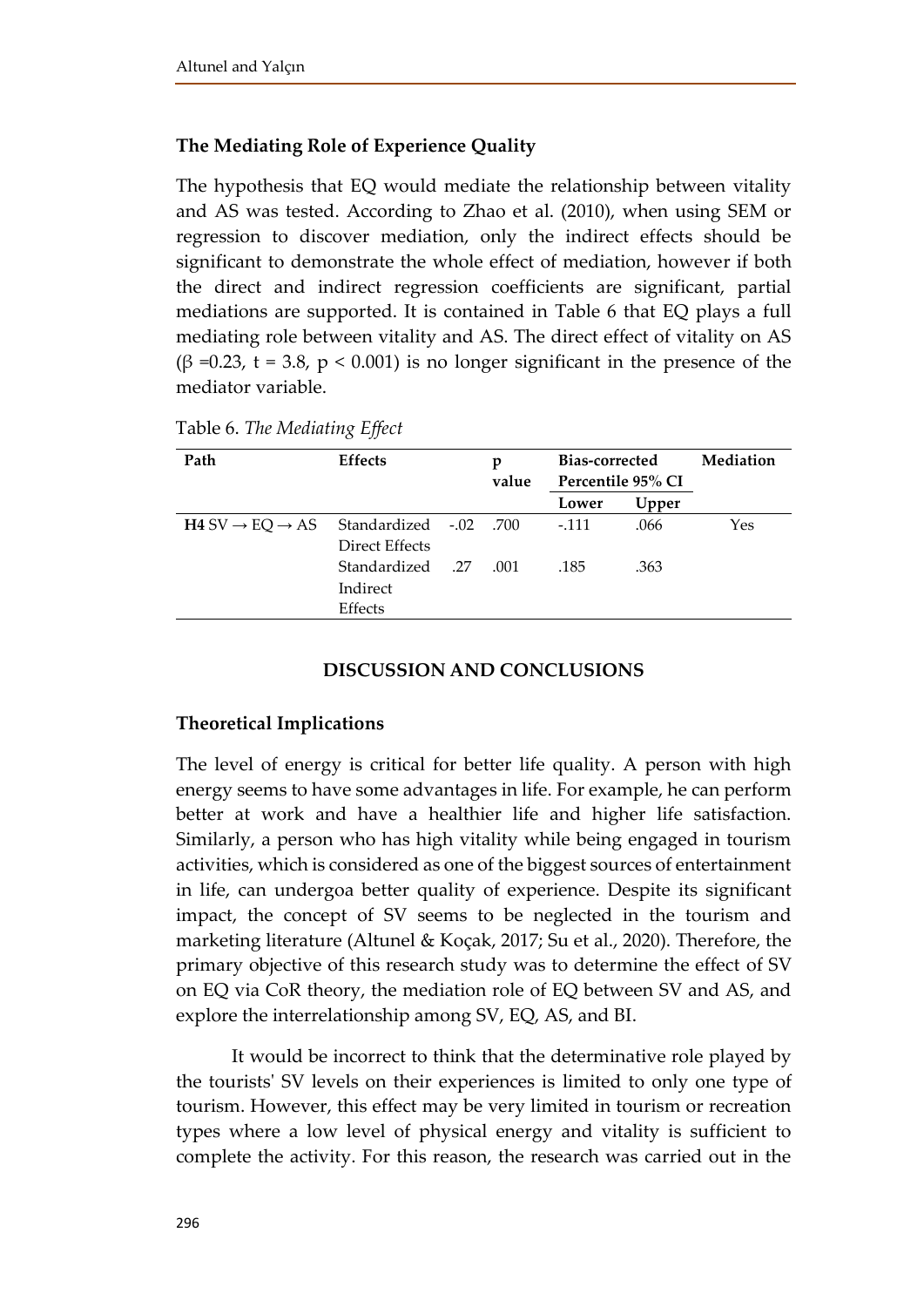arboretum and outdoor recreational area, which necessitates a certain energy level for participation in activities, such as walking and planting. In previous studies, the effect of positive vitality on experience has not been investigated in this context. Besides, in two previous studies (Altunel & Koçak, 2017; Su et al., 2020) that examined the impact of SV on EQ, the data were collected at a certain moment in time. However, in this study, the SV levels of the volunteers were measured before the audio tour in the arboretum, and thus the temporal precedence of causality was achieved.

The positive effect of SV on experiencing quality is the central finding of the study. This finding reveals that SV is a critical resource of a person and it reaffirms the results of previous studies (Altunel & Koçak, 2017; Su et al., 2020). Moreover, the relationship discussed in the context of cultural tourism in the previous two studies also appears to be confirmed in the visit of the arboretum, which can be handled within the scope of outdoor recreation or garden tourism. Many psychological attributes are both stable and fluctuating over time, and existing research rarely employ theoretical models that account for both stability and change. Hence, SV can be examined in two different ways, traits and states; the first one refers to the enduring characteristics of individuals and the second to the temporary one. In contrast to other studies, the concept of SV in this study was approached as a trait. The trait-based approach of SV covers individual qualities that are temporarily stable and may have a consistent influence on individual experiences.

The study contributes to the existing literature in that it attempts to explain the effect of trait of SV on EQ with a theory. There is no theoretical explanation in previous studies examining this relationship. Su et al. (2020) claimed that their work adds to the theory of SV, but SV is a trait or state property rather than a theory. However, judging from the corrolaries of CoR theory, it can be claimed that people with less vitality have lower EQ, whereas people with higher vitality experience a higher quality of experience. In this way, the theoretical basis of the relationship can be demonstrated.

Additionally, the results demonstrate that the EQ plays a full mediation role in the impact of SV on AS. SV must rely on EQ to have an impact on AS. Although no scholar investigated this specific mediation relationship, this result is following Su et al.'s (2020) study, which discovered that AE partially mediates the relationship between SV and EQ.

Similarly, the significant and positive effect of EQ on the AS (Kang & Gretzel, 2012), and that of the AS on BI, are in line with the literature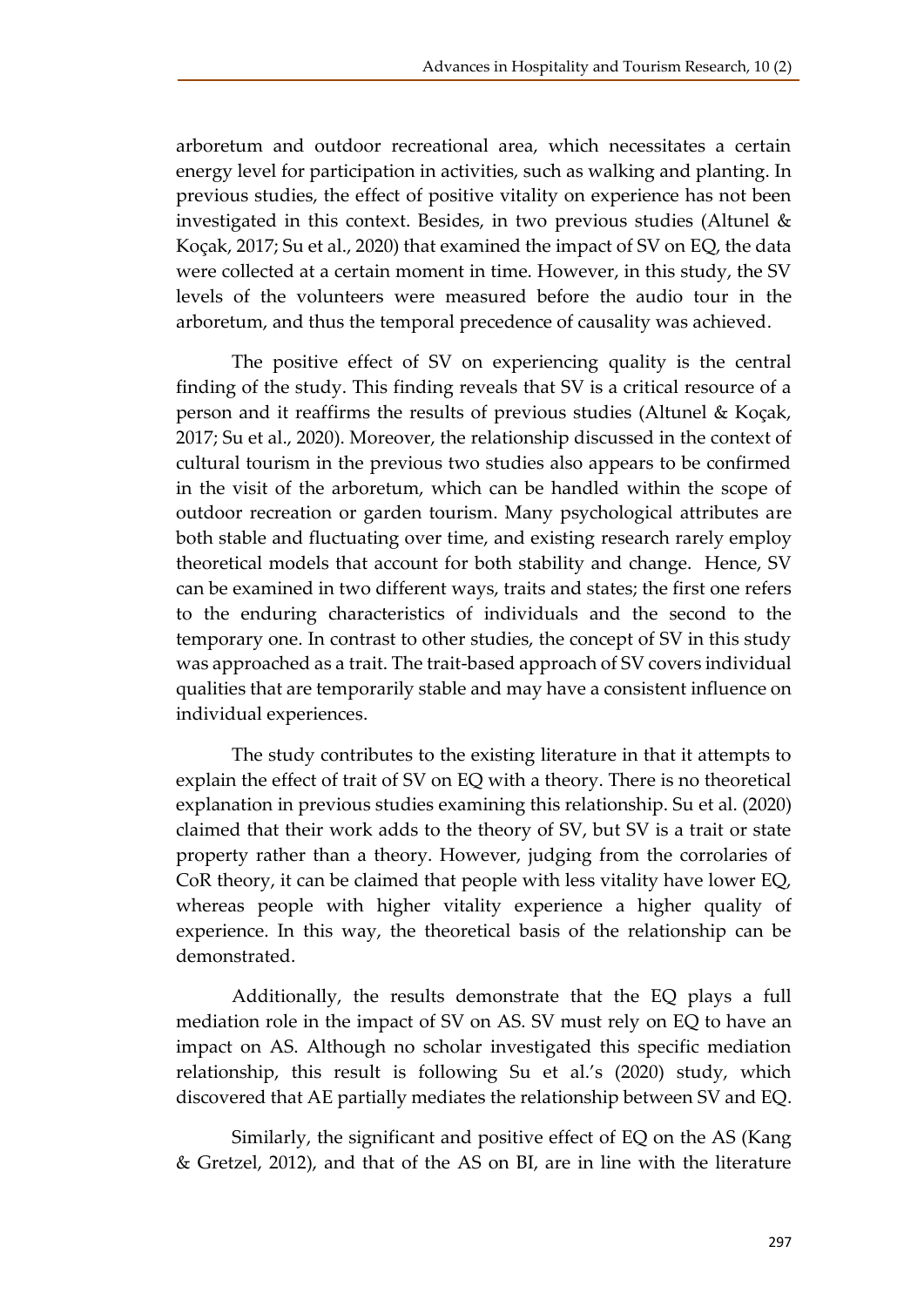(Dresner et al., 2015; Polonsky et al., 2012). A good experience will help the visitor feel more connected to the park, more willing to help, and more inclined to revisit and advocate.

# **Managerial Implications**

In his dissertation on the use of gardens in England for tourism and recreation, Connell (2002) asked the garden owners about the reasons for opening up their gardens to the public. The two most important reasons were found to be charity fund-raising and covering gardening expenses. When garden owners were asked whether their basic motivations in this matter changed over time, they said it shifted towards financial reasons since it is difficult for a garden to survive without visitors. Indeed, private and public gardens, arboretums, and national parks require income from visitors and the work of volunteers to survive. The higher the satisfaction of the visitors regarding their experiences, the more willing they would be to revisit; some may even become volunteers. For this reason, the target group should be determined well concerning the services offered and the activities organized. An incorrectly determined target group will result in dissatisfaction, and this lack of planning may hamper the progress of a welldesigned event. As the SV level affects the quality of experience, vitality and energy should be used as a segmentation criterion (Plog, 1979). It would be wise for the parks to prefer people with higher levels of vitality because they have limited staff and budget, are selective in terms of event participation, and need volunteers to work. The parks with more facilities should differentiate the activities according to the vitality levels of the people and ensure that visitors with the targeted vitality level participate in the events.

One study to determine the visitor profile of the Atatürk arboretum found that the visitors mostly visited the arboretum to take a wedding photo or take a walk; they stated that they aimed to rest, feel refreshed, stay away from stressful environments, and spend time with their friends (Zeleke, 2018). These reasons are related to the escape and entertainment aspects of the EQ. However, the visitors mentioned a limited number of reasons related to the learning dimension. One reason might be that no interesting and informative activities were organized around the trees and other life-forms in the arboretum limiting the entertainment and stressrelief value. Visitors who do not know the stories of the trees within the arboretum do not participate in new planting activities; thus, they are not able to connect with nature and are not sensitized enough to protect it. This disassociation may result in more staff being employed to carry out these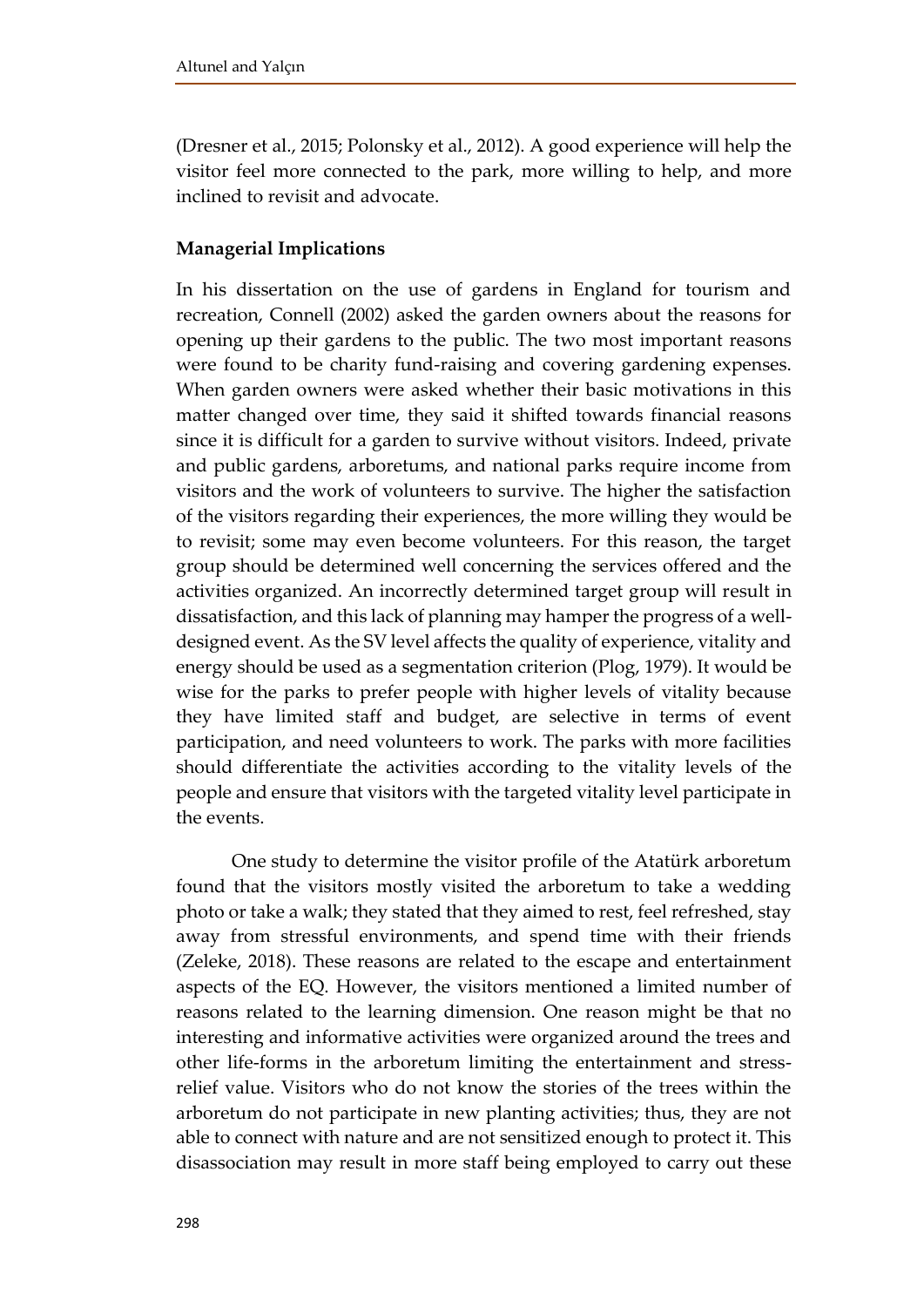duties or risk the debilitation of the park due to a shortage of staff. Nevertheless, it seems reasonable to target different segments than wedding photography by organizing audio tours on the walking routes that introduce all wildlife with interesting stories and by organizing educational and entertaining activities with gamified applications. In this way, visitors with the preferred quality and quantity scores can be incentivized, and nature protection will be undertaken by conscious, nature-loving individuals.

### **Limitations of the Study**

The psychological components that make up the SV concept consist of both permanent and state-specific emotional responses and, therefore, are treated with two different scales: SV trait (permanent) and SV state (statespecific) (Ryan & Frederick, 1997). The state-related features of this concept can increase by being in nature (Ryan, et. al., 2010). However, this study only considered SV as a trait and, therefore, the state-effects of SV were not discussed as an alternative explanation for an increase in the EQ level. To consider the effects of SV as a state, future studies can include "being outdoor" as a control variable.

### **REFERENCES**

- Ajzen, I., & Fishbein, M. (1980). *Understanding attitudes and predicting social behavior*. Englewood Cliffs, NJ: Prentice-Hall.
- Allen, T. D., & Kiburz, K. M. (2012). Trait mindfulness and work–family balance among working parents: The mediating effects of vitality and sleep quality. *Journal of Vocational Behavior, 80*(2), 372-379.
- Altunel, M. C., Çakır, O., & Akova, O. (2017). The Relationships Between Social Support by the Colleagues, Work-Holiday Interference, Recovery Experience and Holiday Satisfaction. In R. Efe, R. Penkova… & J. G. Berdenov (Eds.), *Developments in Social Sciences* (pp. 595-612). Sofia: St. Kliment Ohridski University Press.
- Altunel, M. C., & Koçak, Ö. E. (2017). The roles of subjective vitality, involvement, experience quality, and satisfaction in tourists' behavioral intentions. *European Journal of Tourism Research, 16*, 233.
- Anderson, J. C., & Gerbing, D. W. (1988). Structural equation modeling in practice: A review and recommended two-step approach. *Psychological Bulletin, 103*(3), 411.
- Cambridge Dictionary (n.d.). *Arboretum*. Retrieved January 20, 2021, from https://dictionary.cambridge.org/dictionary/english/arboretum
- Arkes, H. R., Herren, L. T., & Isen, A. M. (1988). The role of potential loss in the influence of affect on risk-taking behavior. *Organizational Behavior and Human Decision Processes, 42*(2), 181-193.
- Atwood, M. (2010). *Oryx and Crake* (Vol. 1). Toronto: Knopf Canada.
- Bagozzi, R. P., & Yi, Y. (1988). On the evaluation of structural equation models. *Journal of the Academy of Marketing Science, 16*(1), 74-94.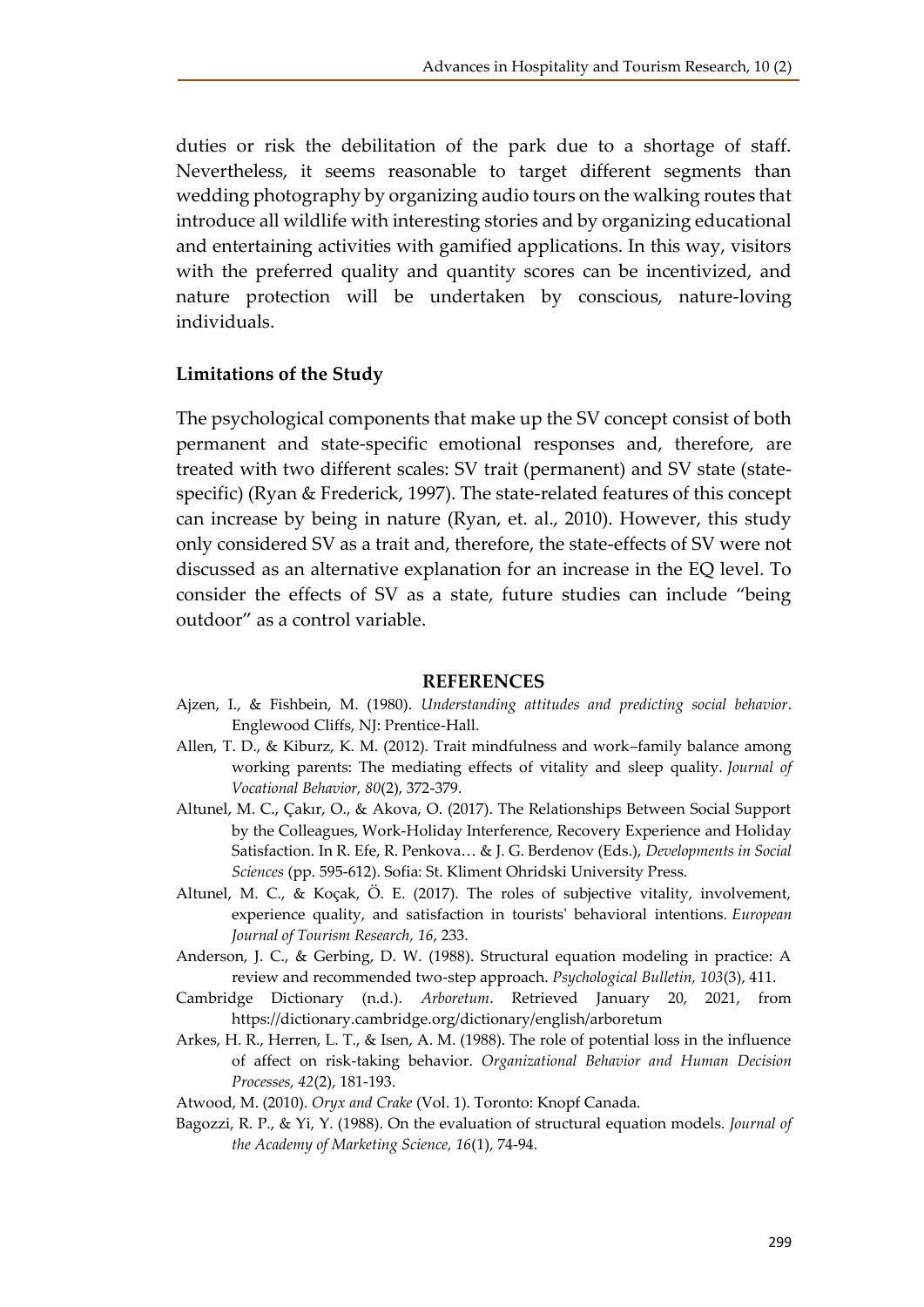- Balaguer, I., Castillo, I., Cuevas, R., & Atienza, F. (2018). The importance of coaches' autonomy support in the leisure experience and well-being of young footballers. *Frontiers in Psychology, 9*, 840.
- BGCI, (2020). *Garden Search Database*. Retrieved December 23, 2021, from https://www.bgci.org/about/about-botanic-garden/.
- Benfield, R. (2013). *Garden Tourism*. Wallingford: CABI.
- Biddle, S. J., & Mutrie, N. (2007). *Psychology of physical activity: Determinants, well-being and interventions*. Abingdon, UK: Routledge.
- Binkhorst, E. (2007). *Creativity in tourism experiences: The case of Sitges.* In G. Richards & J. Wilson (Eds.), *Tourism, Creativity and Development* (pp. 147-166). Abingdon: Routledge.
- Brown, K. W., & Ryan, R. M. (2004). Perils and promise in defining and measuring mindfulness: Observations from experience. *Clinical Psychology: Science and Practice, 11*(3), 242-248.
- Čakovská, B. (2018). Garden tourism: Reasons for opening private gardens in the UK National Garden Scheme. *Current Issues in Tourism, 21*(12), 1344-1348.
- Carmeli, A., Ben-Hador, B., Waldman, D. A., & Rupp, D. E. (2009). How leaders cultivate social capital and nurture employee vigor: Implications for job performance. *Journal of Applied Psychology, 94*(6), 1553.
- Chang, L. C., & Kao, I. C. (2019). Enhancing social support and subjective vitality among older adults through leisure education. *International Psychogeriatrics, 31*(12), 1839- 1840.
- Chang, T. Y., & Horng, S. C. (2010). Conceptualizing and measuring experience quality: The customer's perspective. *The Service Industries Journal, 30*(14), 2401-2419.
- Chen, G., & Sun, W. (2018). The role of botanical gardens in scientific research, conservation, and citizen science. *Plant Divers. 40*(4), 181–188.
- Connell, J. (2002). *A critical analysis of gardens as a resource for tourism and recreation in the UK*. Unpublished doctoral dissertation, University of Plymouth, United Kingdom.
- Connell, J. (2004). The purest of human pleasures: The characteristics and motivations of garden visitors in Great Britain. *Tourism Management, 25*(2), 229-247.
- Csikszentmihalyi, M. (1990). *Flow: The psychology of optimal experience*. New York: Harper & Row.
- Çelik, E. (2017). Examining the mediating effect of subjective vitality in the proactive personality and life satisfaction relationship. International *Journal of Happiness and Development, 3*(4), 289-302.
- Davis, F. D., Bagozzi, R. P., & Warshaw, P. R. (1992). Extrinsic and intrinsic motivation to use computers in the workplace 1. *Journal of Applied Social Psychology, 22*(14), 1111- 1132.
- Deen, L., Dich, N., Head, J., & Clark, A. J. (2020). Changes in emotional vitality as a predictor of levels and change in allostatic load: Longitudinal results From the Whitehall II cohort study. *Psychosomatic Medicine, 82*(4), 432-439.
- DeVries, M. W., & Sameroff, A. J. (1984). Culture and temperament: influences on infant temperament in three East African societies. *American Journal of Orthopsychiatry, 54*(1), 83.
- Dopko, R. L., Capaldi, C. A., & Zelenski, J. M. (2019). The psychological and social benefits of a nature experience for children: A preliminary investigation. *Journal of Environmental Psychology, 63*, 134-138.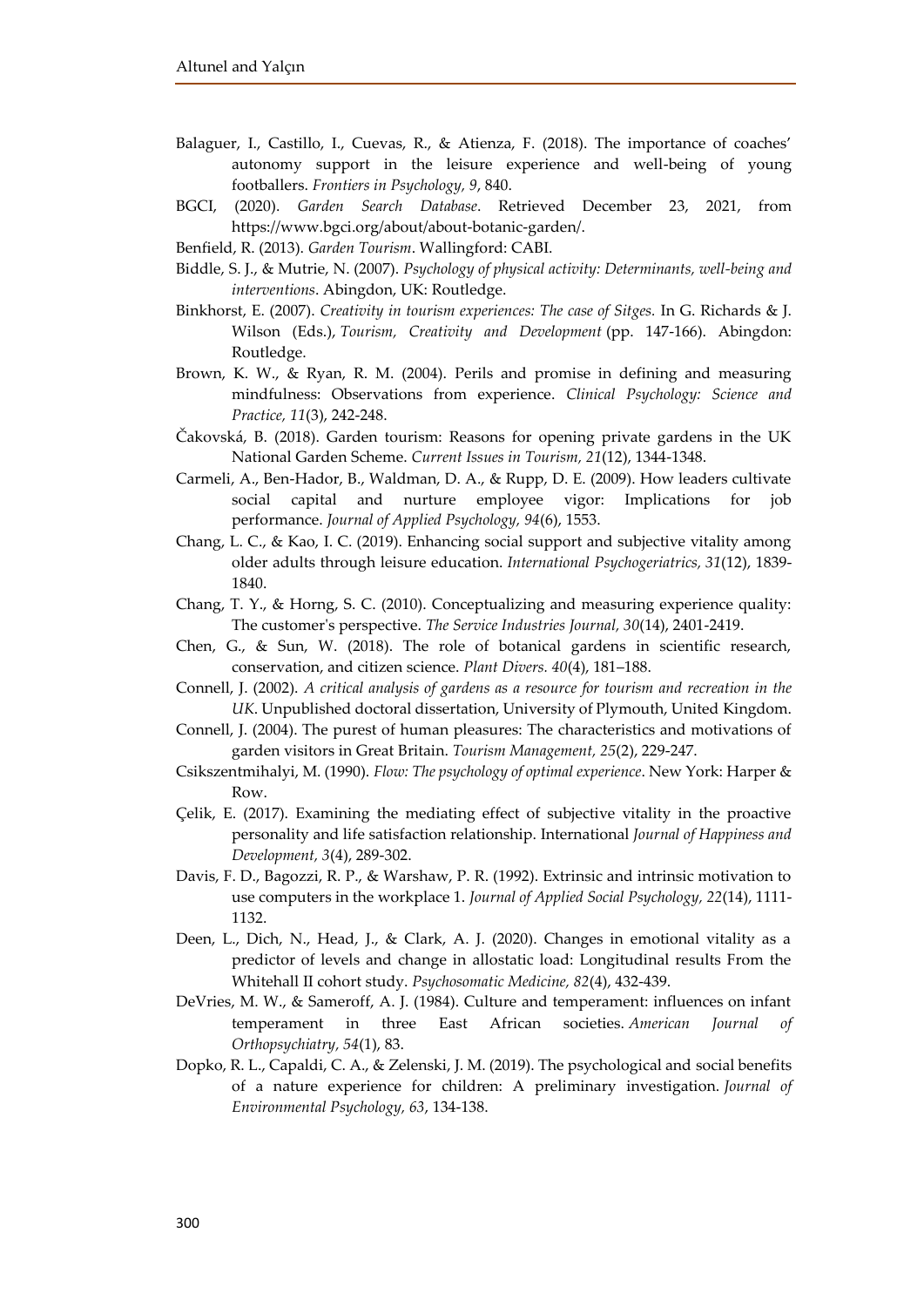- Dresner, M., Handelman, C., Braun, S., & Rollwagen-Bollens, G. (2015). Environmental identity, pro-environmental behaviors, and civic engagement of volunteer stewards in Portland area parks. *Environmental Education Research, 21*(7), 991-1010.
- Dubreuil, P., Forest, J., & Courcy, F. (2014). From strengths use to work performance: The role of harmonious passion, subjective vitality, and concentration. *The Journal of Positive Psychology, 9*(4), 335-349.
- Erdoğan, B., Bauer, T. N., Truxillo, D. M., & Mansfield, L. R. (2012). Whistle while you work: A review of the life satisfaction literature. *Journal of management, 38*(4), 1038- 1083.
- Falk, R. F., & Miller, N. B. (1992). *A primer for soft modeling*. Akron, OH: University of Akron Press.
- Falkner, R., & Buzan, B. (2019). The emergence of environmental stewardship as a primary institution of global international society. European *Journal of International Relations, 25*(1), 131-155.
- Ferreira, S. (2012). Moulding urban children towards environmental stewardship: The Table Mountain National Park experience. *Environmental Education Research, 18*(2), 251-270.
- Fick, G. R., & Ritchie, J. R. B. (1991). Measuring service quality in the travel and tourism industry. *Journal of Travel Research, 30*(2), 2-9.
- Fini, A. A. S., Kavousian, J., Beigy, A., & Emami, M. (2010). Subjective vitality and its anticipating variables on students. *Procedia-Social and Behavioral Sciences, 5*, 150- 156.
- Fornell, C., & Larcker, D. F. (1981). Evaluating structural equation models with unobservable variables and measurement error. *Journal of Marketing Research, 18*(1), 39-50.
- Freud, S. (1962). *The Ego and the d*. New York: Norton.
- Atatürk Arberotum (n.d.). *Genel Bilgiler*. Retrieved January 15, 2021 from <https://ataturkarboretumu.ogm.gov.tr/tr/sayfa/genel-bilgiler>
- Gentile, C., Spiller, N., & Noci, G. (2007). How to sustain the customer experience: An overview of experience components that co-create value with the customer. *European Management Journal, 25*(5), 395-410.
- Department of Conservation of the New Zealand Government (n.d.). *Get Involved.*  Retrieved February 08, 2021 from<https://www.doc.govt.nz/get-involved/>
- Gonda, X., Vázquez, G. H., Akiskal, K. K., & Akiskal, H. S. (2011). From putative genes to temperament and culture: cultural characteristics of the distribution of dominant affective temperaments in national studies. *Journal of Affective Disorders, 131*(1-3), 45-51.
- Hair, J. F.; Black, W. C., Babin, J. B., Anderson, R. E., & Tatham, R. L. (2006). *Multivariate data analysis*. Upper Saddle River, NJ: Pearson Education Inc.
- Hair, J. F., Anderson, R. E., Babin, B. J., & Black, W. C. (2010). *Multivariate data analysis: A global perspective* (Vol. 7). Upper Saddle River: Prentice Hall.
- Halliwell, P. M. (2019). *National Park citizen science participation: exploring place attachment and stewardship.* Unpublished doctoral dissertation, University of Plymouth, United Kingdom.
- Hancock, P. (2007). *Assessing an Individual's Sense of Stewardship and the Successful Characteristics of Volunteer Stewardship Groups.* Unpublished master of science thesis, Northern Arizona University, USA.
- Harman, H. H. (1976). *Modern factor analysis*. Chicago: University of Chicago Press.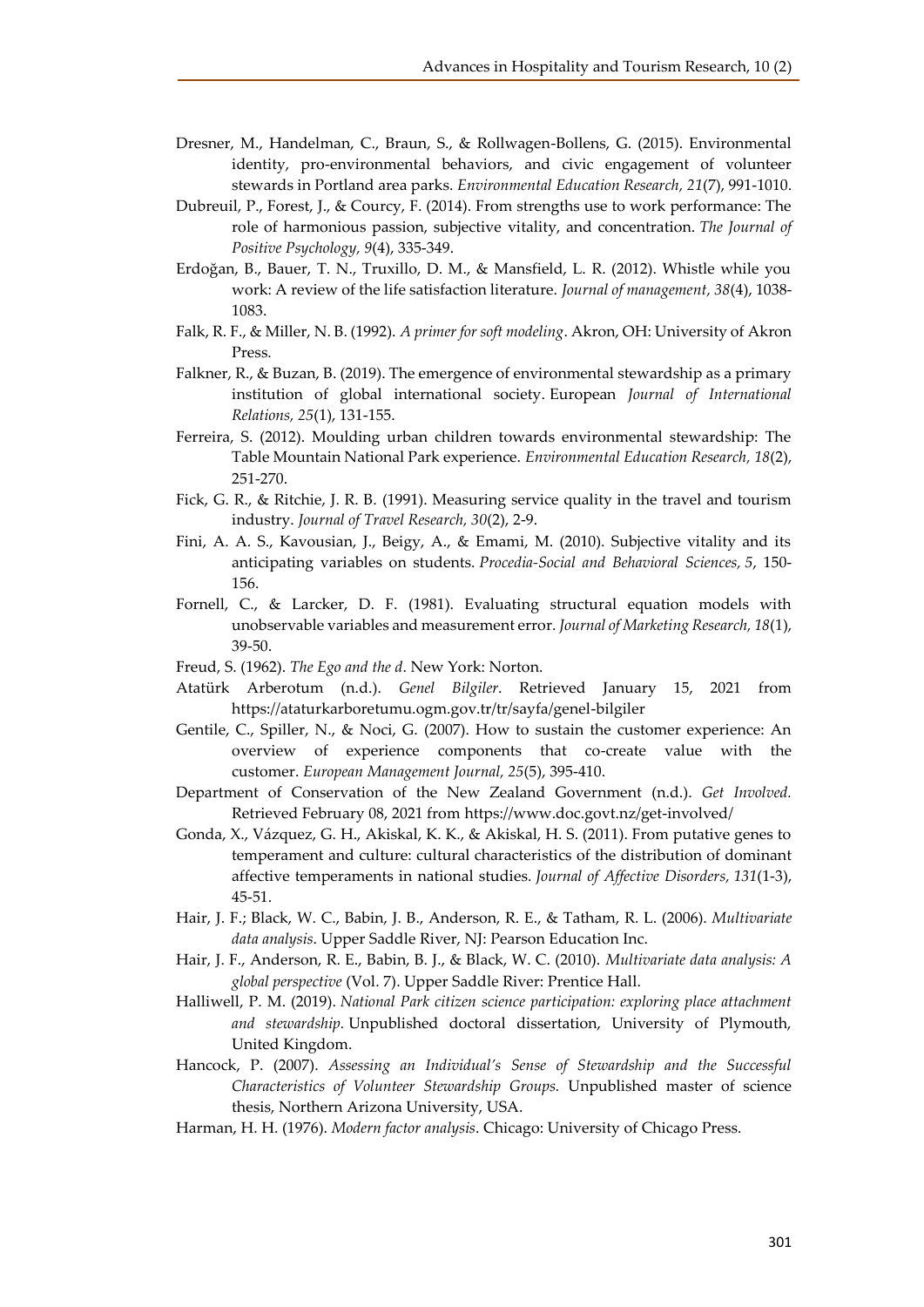- Headey, B., & Wearing, A. (1989). Personality, life events, and subjective well-being: toward a dynamic equilibrium model. *Journal of Personality and Social Psychology, 57*(4), 731.
- Hertzog, C., Kramer, A. F., Wilson, R. S., & Lindenberger, U. (2008). Enrichment effects on adult cognitive development: can the functional capacity of older adults be preserved and enhanced? *Psychological science in the public interest, 9*(1), 1-65.
- Hobfoll, S. E. (1998). *Stress, Culture, and Community: The Psychology and Physiology of Stress*. New York: Plenum Press.
- Hobfoll, S. E. (2011). Conservation of resource caravans and engaged settings. *Journal of Occupational and Organizational Psychology, 84*(1), 116-122.
- Holmgrenn, L., Tirone, V., Gerhart, J., Hobfoll, S. E., Cooper, C. L., & Quick, J. C. (2017). Conservation of resources theory: resource caravans and passageways in health contexts. In C. L. Cooper & J. C. Quick (Eds.), *The handbook of stress and health: A guide to research and practice* (pp. 443-457). New York: John Wiley & Sons Ltd..
- Hoover, K. S. (2021). Children in nature: exploring the relationship between childhood outdoor experience and environmental stewardship. *Environmental Education Research, 27*(6), 894-910.
- Jou, T. H. (1981). *The Tao of Tai-Chi Chuan*. Piscataway. NJ: Tai Chi Foundation.
- Ju, H. (2017). The relationship between physical activity, meaning in life, and subjective vitality in community-dwelling older adults. *Archives of Gerontology and Geriatrics, 73*, 120-124.
- Kang, M., & Gretzel, U. (2012). Effects of podcast tours on tourist experiences in a national park. *Tourism Management, 33*(2), 440-455.
- Kao, Y. F., Huang, L. S., & Wu, C. H. (2008). Effects of theatrical elements on experiential quality and loyalty intentions for theme parks. *Asia Pacific Journal of Tourism Research, 13*(2), 163-174.
- Kark, R., & Carmeli, A. (2009). Alive and creating: The mediating role of vitality and aliveness in the relationship between psychological safety and creative work involvement. *The International Journal of Industrial, Occupational and Organizational Psychology and Behavior*, *30*(6), 785-804.
- Kas, M. J. H., De Mooij‐van Malsen, J. G., De Krom, M., Van Gassen, K. L. I., Van Lith, H. A., Olivier, B., ... & Holstege, F. C. P. (2009). High‐resolution genetic mapping of mammalian motor activity levels in mice. *Genes, Brain and Behavior, 8*(1), 13-22.
- Kheiraoui, F., Gualano, M. R., Mannocci, A., Boccia, A., & La Torre, G. (2012). Quality of life among healthcare workers: A multicentre cross-sectional study in Italy. *Public Health, 126*(7), 624-629.
- Ki, J. (2016). A Study of Korea Garden Industry's Profile and Development Direction. *Journal of Korean Society for People, Plants and Environment, 19*(1), 55-61.
- Kobayashi, S., Terao, T., Shirahama, M., Hatano, K., Hirakawa, H., Kohno, K., ... & Ishii, N. (2019). Relationship between hyperthymic temperament, self‐directedness, and self‐transcendence in medical students and staff members. *Psychiatry and Clinical Neurosciences, 73*(5), 277-283.
- Kock, N. (2015). Common method bias in PLS SEM: A full collinearity assessment approach. *International Journal of e-Collaboration, 11*(4), 1-10.
- Leiserowitz, A. A., Kates, R. W., & Parris, T. M. (2006). Sustainability values, attitudes, and behaviors: A review of multinational and global trends. *Annual Review of Environment and Resources, 31*(1), 413-444.
- Lipovská, B. (2013). The fruit of garden tourism may fall over the wall: Small private gardens and tourism. *Tourism Management Perspectives, 6*, 114-121.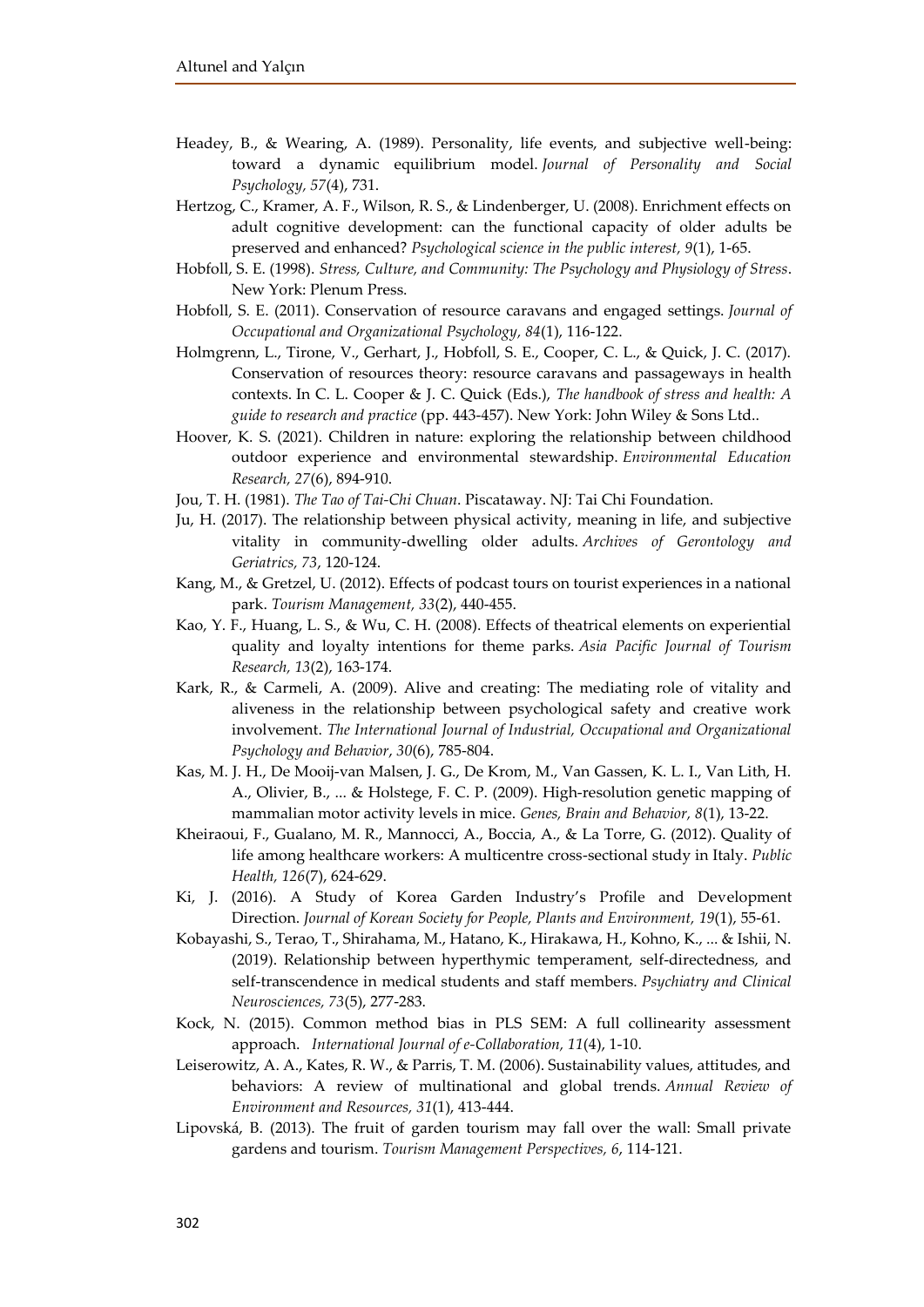- Lopez, C. W. (2020). Community geography as a model for improving efforts of environmental stewardship. *Geography Compass, 14*(4), e12485.
- Lucas, A. G., Chang, E. C., Morris, L. E., Angoff, H. D., Chang, O. D., Duong, A. H., ... & Hirsch, J. K. (2019). Relationship between hope and quality of life in primary care patients: vitality as a mechanism. *Social Work, 64*(3), 233-241.
- Martin-Cuellar, A., Lardier Jr, D. T., & Atencio, D. J. (2019). Therapist mindfulness and subjective vitality: The role of psychological wellbeing and compassion satisfaction. *Journal of Mental Health*, *30*(1), 1-8.
- Martin-Ruiz, D., Castellanos-Verdugo, M., & de los Ángeles Oviedo-García, M. (2010). A visitors' evaluation index for a visit to an archaeological site. *Tourism Management, 31*(5), 590-596.
- McNair, D., Lorr, M., & Doppleman, L. (1971). *Profile of mood states manual*. San Diego: Educational and Industrial Testing Service.
- Miller-Rushing, A., Primack, R., & Bonney, R. (2012). The history of public participation in ecological research. *Frontiers in Ecology and the Environment, 10*(6), 285-290.
- Mounce, R., Smith, P., Brockington, S., (2017). Ex situ conservation of plant diversity in the world's botanic gardens. *Nat. Plants, 3*, 795–802.
- Nawijn, J., & Veenhoven, R. (2011). The effect of leisure activities on life satisfaction: The importance of holiday trips. In I. Brdar (Ed.), *The Human Pursuit of Well-Being* (pp. 39-53). Amsterdam: Springer Netherlands.
- Norman, L. (1999). *Community empowerment approaches to environmental stewardship*. Master's thesis, The University of Guelph, Canada.
- Ok, K. & Koç, M. (2019). Doğal değerlerin yönetimi ve sosyal pazarlama anlayışı: Atatürk Arboretumu örneği. *Turkish Journal of Forestry, 20*(4), 373-380.
- Oreg, S., & Katz-Gerro, T. (2006). Predicting pro-environmental behavior cross-nationally: Values, the theory of planned behavior, and value-belief-norm theory. *Environment and Behavior, 38*(4), 462-483.
- Otto, J. E., & Ritchie, J. B. (1996). The service experience in tourism. *Tourism Management, 17*(3), 165-174.
- Pearce, P. L. (2005). *Tourist behaviour: Themes and conceptual schemes*. Bristol: Channel View Publications.
- Penninx, B. W., Guralnik, J. M., Bandeen‐Roche, K., Kasper, J. D., Simonsick, E. M., Ferrucci, L., & Fried, L. P. (2000). The protective effect of emotional vitality on adverse health outcomes in disabled older women. *Journal of the American Geriatrics Society, 48*(11), 1359-1366.
- Petitmengin, C. (2006). Describing one's subjective experience in the second person: An interview method for the science of consciousness. *Phenomenology and the Cognitive sciences, 5*(3-4), 229-269.
- Pine, B. J., & Gilmore, J. H. (1998). Welcome to the experience economy. *Harvard Business Review, 76*, 97-105.
- Plog, S. C. (1979). Where in the world are people going and why do they want to go there. Paper presented at the meeting of the Tiangus Touristico Annual Conference, Acapulco, Mexico.
- Polk, D. E., Cohen, S., Doyle, W. J., Skoner, D. P., & Kirschbaum, C. (2005). State and trait affect as predictors of salivary cortisol in healthy adults. *Psychoneuroendocrinology, 30*(3), 261-272.
- Polonsky, M. J., Vocino, A., Grau, S. L., Garma, R., & Ferdous, A. S. (2012). The impact of general and carbon-related environmental knowledge on attitudes and behaviour of US consumers. *Journal of Marketing Management, 28*(3-4), 238-263.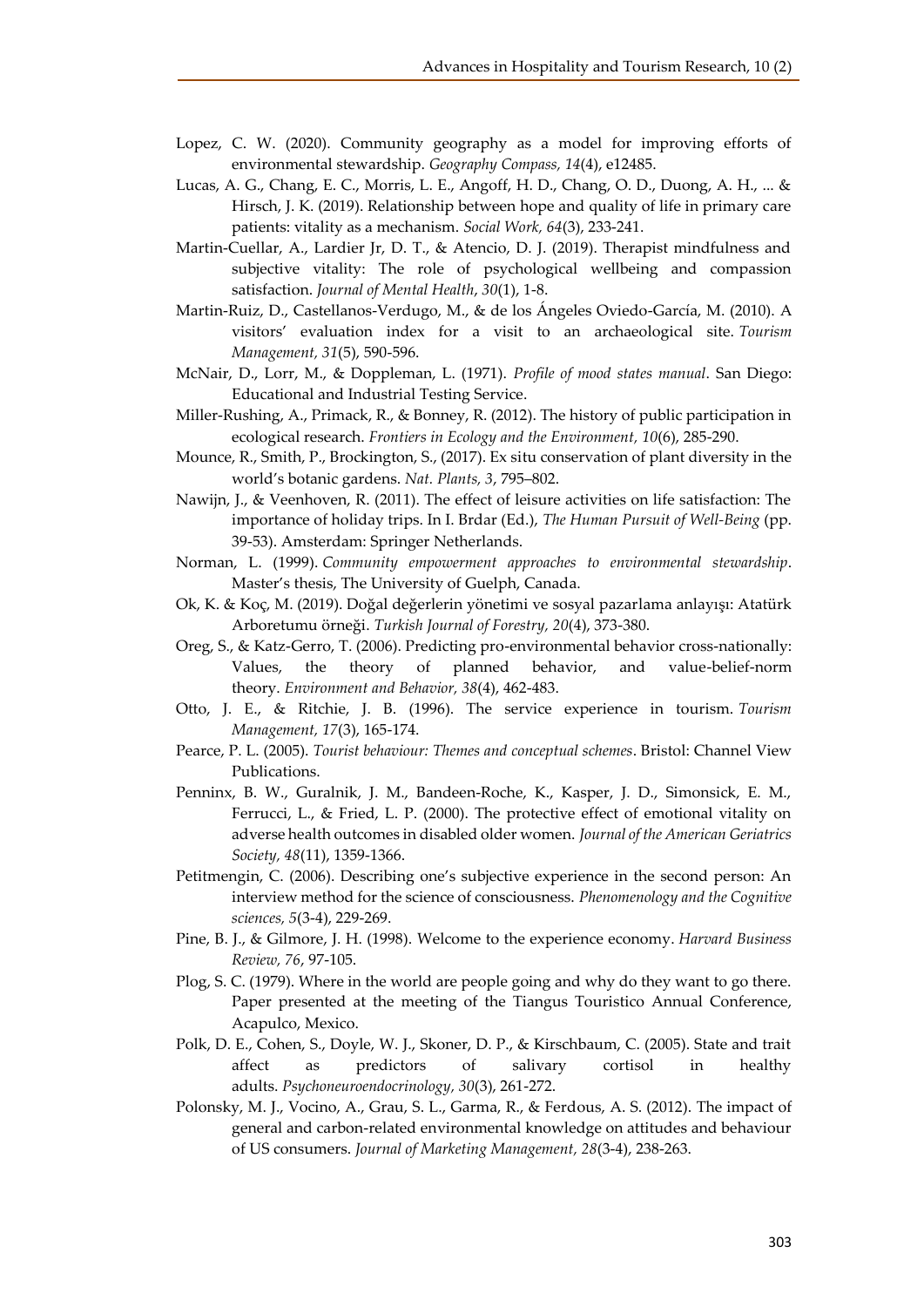- Porath, C., Spreitzer, G., Gibson, C., & Garnett, F. G. (2012). Thriving at work: Toward its measurement, construct validation, and theoretical refinement. *Journal of Organizational Behavior, 33*(2), 250-275.
- Qiu, X., Martin, G. B., & Blache, D. (2017). Gene polymorphisms associated with temperament. *Journal of Neurogenetics, 31*(1-2), 1-16.
- Ryan, R. M., & Bernstein, J. (2004). Vitality/Zest/Enthusiasm/Vigor/Energy. In C. Petersen & M. E. P. Seligman (Eds.), *Character Strengths and Virtues: A Handbook and Classification* (pp. 273–289). New York, NY: Oxford University Press.
- Ryan, R. M., & Frederick, C. (1997). On energy, personality, and health: Subjective vitality as a dynamic reflection of well‐being. *Journal of Personality, 65*(3), 529–565.
- Ryan, R. M., Weinstein, N., Bernstein, J., Brown, K. W., Mistretta, L., & Gagne, M. (2010). Vitalizing effects of being outdoors and in nature. *Journal of Environmental Psychology, 30*(2), 159-168.
- Sayılan, H. (2008). *Endemik Bir Bitki Türü Olan Muş Lalesi'nin (Tulipa Sintenisii Baker) Botanik Turizmi (Bitki Gözlemciliği) Amaçlı Değerlendirilmesi*. Paper presented at the meeting of the Ulusal Coğrafya Sempozyumu, Ankara, Turkey.
- Salama-Younes, M., & Hashim, M. (2018). Passion, vitality and life satisfaction for physically active old adults. *The Journal of Positive Psychology, 13*(3), 309-319.
- Shirom, A. (2007). Explaining vigor: On the antecedents and consequences of vigor as a positive affect at work. In C. L. Cooper & D. Nelson (Eds.), *Organizational behavior: Accentuating the positive at work* (pp. 86–100). Thousand Oaks, CA: Sage Publications.
- Stern, M. J., Powell, R. B., & Ardoin, N. M. (2008). What difference does it make? Assessing outcomes from participation in a residential environmental education program. *The Journal of Environmental Education, 39*(4), 31-43.
- Su, X., Li, X., Chen, W., & Zeng, T. (2020). Subjective vitality, authenticity experience, and intangible cultural heritage tourism: an empirical study of the puppet show. *Journal of Travel & Tourism Marketing, 37*(2), 258-271.
- Suhartanto, D., Brien, A., Primiana, I., Wibisono, N., & Triyuni, N. N. (2020). Tourist loyalty in creative tourism: the role of experience quality, value, satisfaction, and motivation. *Current Issues in Tourism, 23*(7), 867-879.
- Stewart, E. J., Hayward, B. M., Devlin, P. J., & Kirby, V. G. (1998). The "place" of interpretation: A new approach to the evaluation of interpretation. *Tourism management, 19*(3), 257-266.
- Swencionis, C., Wylie-Rosett, J., Lent, M. R., Ginsberg, M., Cimino, C., Wassertheil-Smoller, S., ... & Segal-Isaacson, C. J. (2013). Weight change, psychological well-being, and vitality in adults participating in a cognitive–behavioral weight loss program. *Health Psychology, 32*(4), 439.
- Thapa, B. (2010). The mediation effect of outdoor recreation participation on environmental attitude-behavior correspondence. *The Journal of Environmental Education, 41*(3), 133-150.
- Thayer, R. E. (1987). Energy, tiredness, and tension effects as a function of a sugar snack vs. moderate exercise. *Journal of Personality and Social Psychology, 52*, 119-125.
- TRT Belgesel Turkish Radio Television Documentary (2015, October, 30). *Ve Sonra - 6. Bölüm Boğaz'ın Boğası (And then- 6. Episode The Bull of Bosphorus)* [Video]. Youtube. https://www.youtube.com/watch?v=lrrgLJPY\_S4
- Tsoi, S. L. T. A., de Boer, A., Croiset, G., Koster, A. S., van der Burgt, S., & Kusurkar, R. A. (2018). How basic psychological needs and motivation affect vitality and lifelong